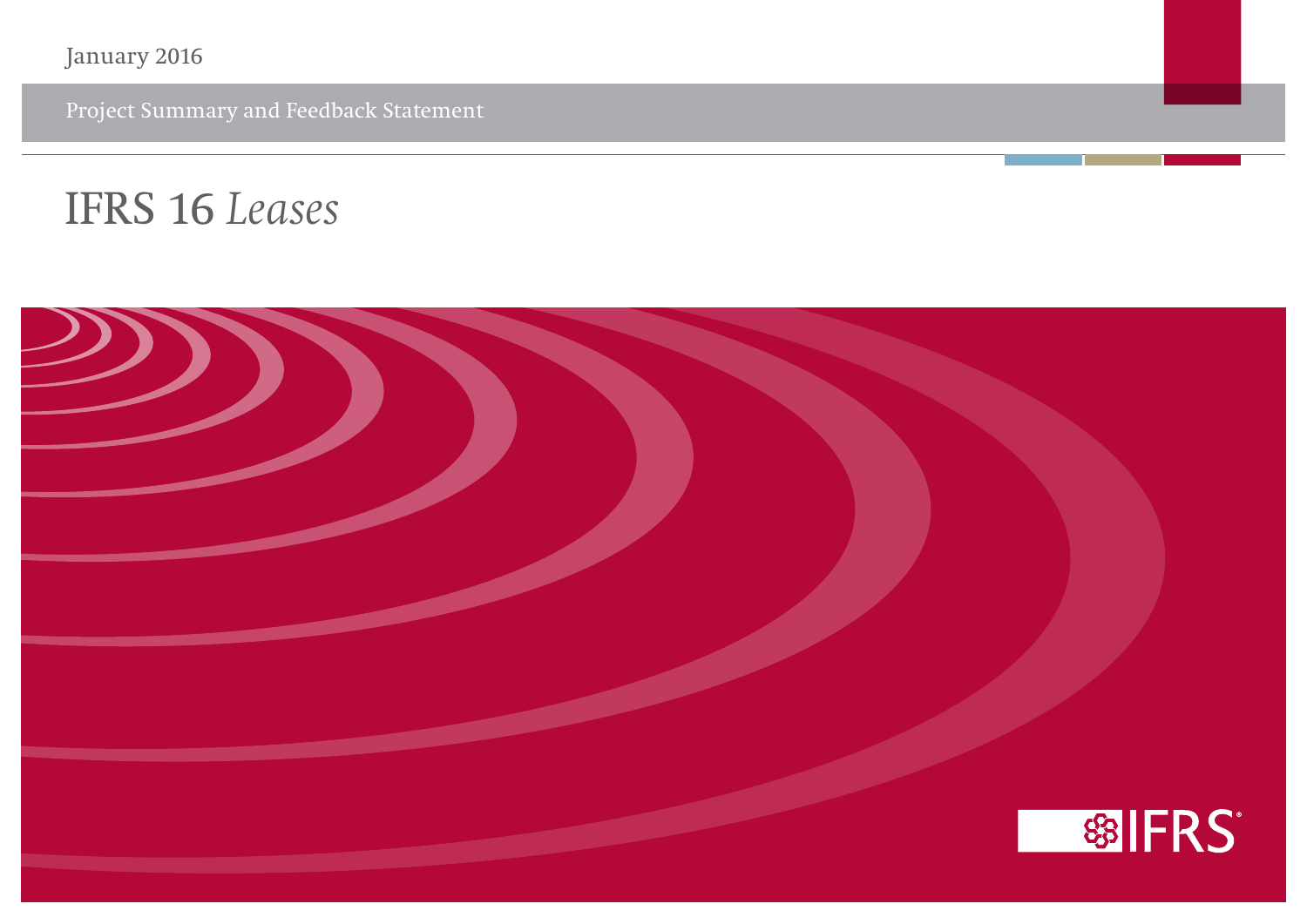# At a glance

The International Accounting Standards Board (IASB) issued IFRS 16 *Leases* in January 2016. IFRS 16 sets out the principles for the recognition, measurement, presentation and disclosure of leases for both parties to a contract, ie the customer ('lessee') and the supplier ('lessor').

IFRS 16 is effective from 1 January 2019. A company<sup>1</sup> can choose to apply IFRS 16 before that date but only if it also applies IFRS 15 *Revenue from Contracts with Customers*.

IFRS 16 completes the IASB's project to improve the financial reporting of leases.

IFRS 16 replaces the previous leases Standard, IAS 17 *Leases*, and related Interpretations.

#### 1 In this document the term 'company' refers to any entity that prepares financial statements applying IFRS.

Lessees

All leases result in a company (the lessee) obtaining the right to use an asset at the start of the lease and, if lease payments are made over time, also obtaining financing. Accordingly, IFRS 16 eliminates the classification of leases as either operating leases or finance leases as is required by IAS 17 and, instead, introduces a single lessee accounting model. Applying that model, a lessee is required to recognise:

- (a) assets and liabilities for all leases with a term of more than 12 months, unless the underlying asset is of low value; and
- (b) depreciation of lease assets separately from interest on lease liabilities in the income statement.

#### Lessors

IFRS 16 substantially carries forward the lessor accounting requirements in IAS 17. Accordingly, a lessor continues to classify its leases as operating leases or finance leases, and to account for those two types of leases differently.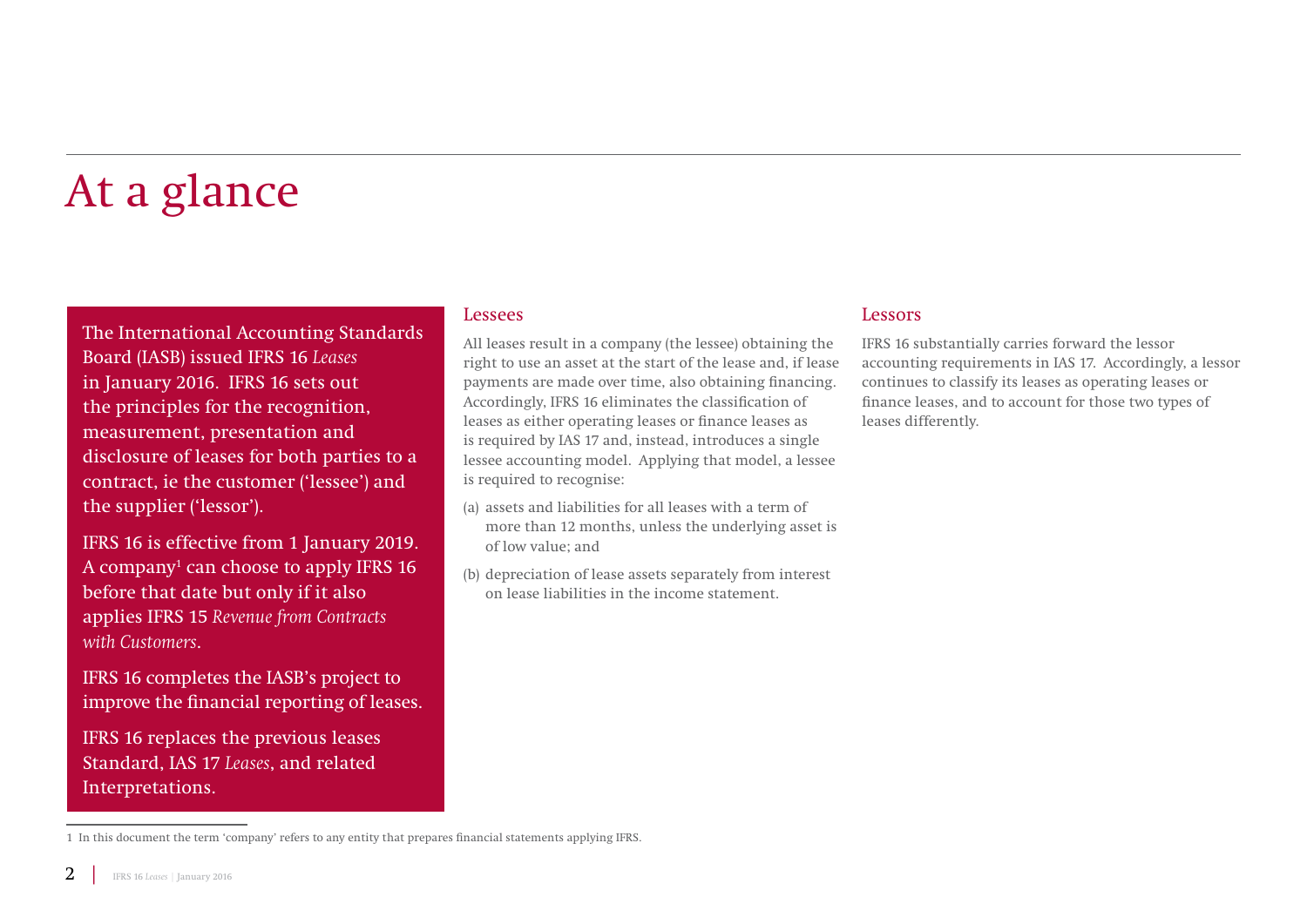# The need for change

### Previous lessee accounting

IAS 17 focused on identifying when a lease is economically similar to purchasing the asset being leased (the 'underlying asset').

When a lease was determined to be economically similar to purchasing the underlying asset, the lease was classified as a finance lease and reported on a company's balance sheet.

All other leases were classified as operating leases and not reported on a company's balance sheet (they were 'off balance sheet leases').

Off balance sheet leases were accounted for similarly to service contracts, with the company reporting a rental expense in the income statement (typically the same amount in each period of the lease—a so called straightline lease expense).

### Enhancing disclosures is not enough

In 2005, the US Securities and Exchange Commission (SEC) expressed concerns about the lack of transparency of information about lease obligations, reiterating concerns already expressed by investors and others.

Responding to those concerns, the IASB and the US national standard-setter, the Financial Accounting Standards Board (FASB), initiated a project to improve the accounting for leases.

The IASB and the FASB agreed that a customer (lessee) leasing assets obtains an asset and typically also a liability at the start of a lease. However, applying previous lease accounting requirements, most leasing transactions were not reported on a company's balance sheet; so these assets and liabilities were not recognised.

Listed companies using IFRS or US GAAP disclosed almost US\$3 trillion of off balance sheet lease commitments in 2014.

The significance of the missing information varied by industry and region and between companies. However, for many companies, the effect on reported assets and financial leverage was substantial.

**Long-term liabilities of heaviest users of off balance sheet leases<sup>2</sup>** *understated* **by:** 

| 27% Africa / Middle East |
|--------------------------|
| 32% Asia / Pacific       |
| 26% Europe               |
| 45% Latin America        |
| 22% North America        |

The absence of information about leases on the balance sheet meant that investors and analysts did not have a complete picture of the financial position of a company, and were unable to properly compare companies that borrow to buy assets with those that lease assets, without making adjustments.

<sup>2</sup> Based on a sample of 1,022 listed companies reporting under IFRS or US GAAP. These companies each have estimated off balance sheet leases of more than US\$300 million, calculated on a discounted basis. The percentages represent estimated off balance sheet leases (discounted) compared to long-term liabilities reported on the balance sheet, by region.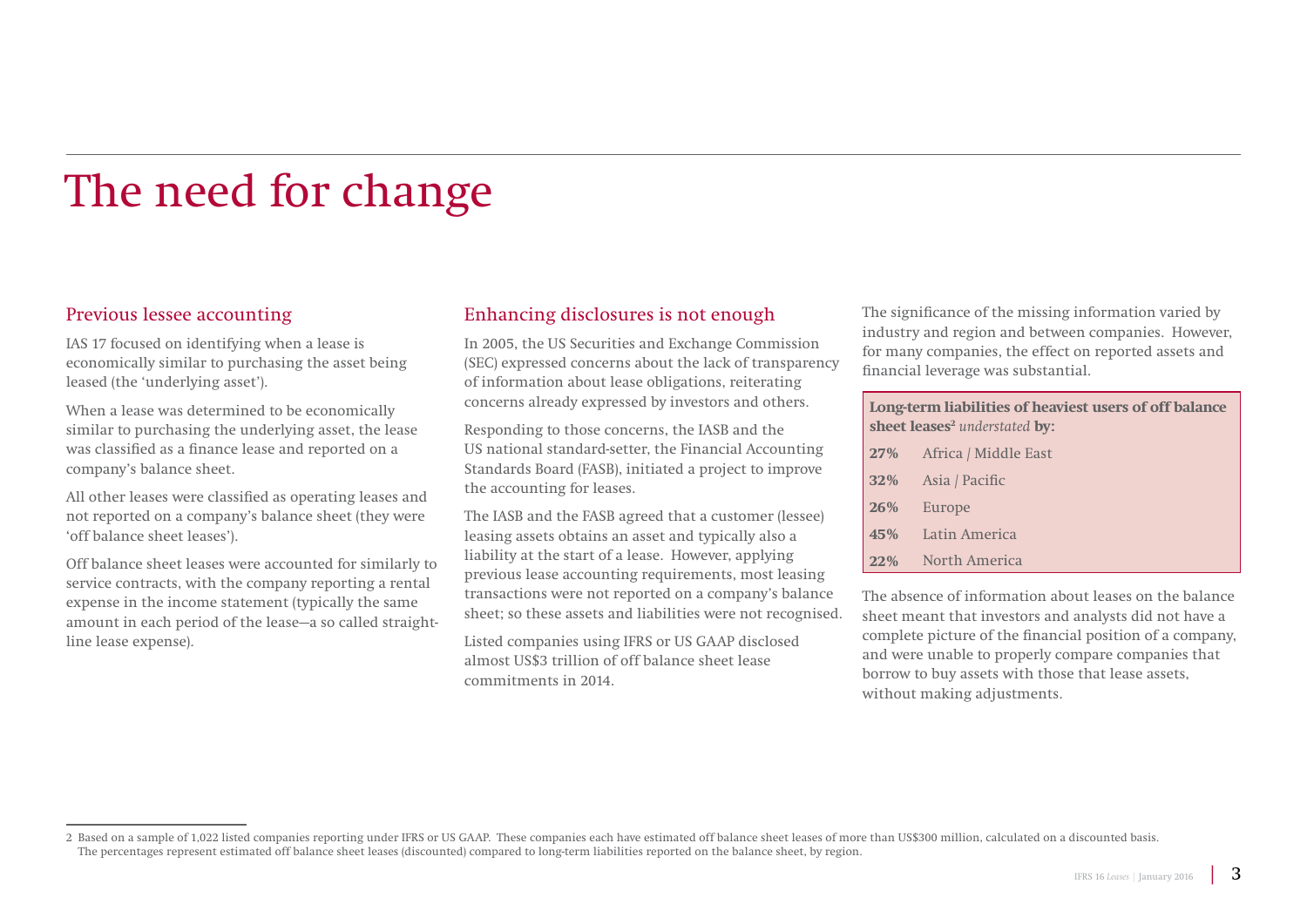# An overview of IFRS 16—what will change?

### What is a lease?

IFRS 16 defines a lease as a contract that conveys to the customer ('lessee') the right to use an asset for a period of time in exchange for consideration. A company assesses whether a contract contains a lease on the basis of whether the customer has the right to control the use of an identified asset for a period of time.

The requirements relating to the definition of a lease in IFRS 16 have been changed somewhat from those in IAS 17 in response to feedback received. However, those changes are not expected to affect conclusions about whether contracts contain a lease for the vast majority of contracts (ie a lease applying IAS 17 is generally expected to be a lease applying IFRS 16).

### Does IFRS 16 apply to service contracts?

No. IFRS 16 does not change the accounting for services. Although leases and services are often combined in a single contract, amounts related to services are not required to be reported on the balance sheet. IFRS 16 is required to be applied only to leases, or lease components of a contract.

### What changes in a company's balance sheet?

IFRS 16 eliminates the classification of leases as either operating leases or finance leases for a lessee. Instead all leases are treated in a similar way to finance leases applying IAS 17. Leases are 'capitalised' by recognising the present value of the lease payments and showing them either as lease assets (right-of-use assets) or together with property, plant and equipment. If lease payments are made over time, a company also recognises a financial liability representing its obligation to make future lease payments.

The most significant effect of the new requirements in IFRS 16 will be an increase in lease assets and financial liabilities. Accordingly, for companies with material off balance sheet leases, there will be a change to key financial metrics derived from the company's assets and liabilities (for example, leverage ratios).

|                                                     | <b>IAS 17</b>                   |                                           | <b>IFRS 16</b>                 |
|-----------------------------------------------------|---------------------------------|-------------------------------------------|--------------------------------|
|                                                     | <b>Finance</b><br><b>leases</b> | <b>Operating</b><br><b>leases</b>         | <b>All</b><br><b>leases</b>    |
| <b>Assets</b>                                       | →Ⅲ                              |                                           | けけの用<br>$\mathbb{M}\mathbb{M}$ |
| <b>Liabilities</b>                                  | \$\$                            |                                           | \$\$\$\$\$\$\$                 |
| <b>Off balance</b><br>sheet rights /<br>obligations |                                 | $\Leftrightarrow \R$<br>→ⅢⅢ<br>\$\$\$\$\$ |                                |

### Are there any exemptions?

Yes. IFRS 16 does not require a company to recognise assets and liabilities for (a) short-term leases (ie leases of 12 months or less) and (b) leases of low-value assets (for example, a lease of a personal computer).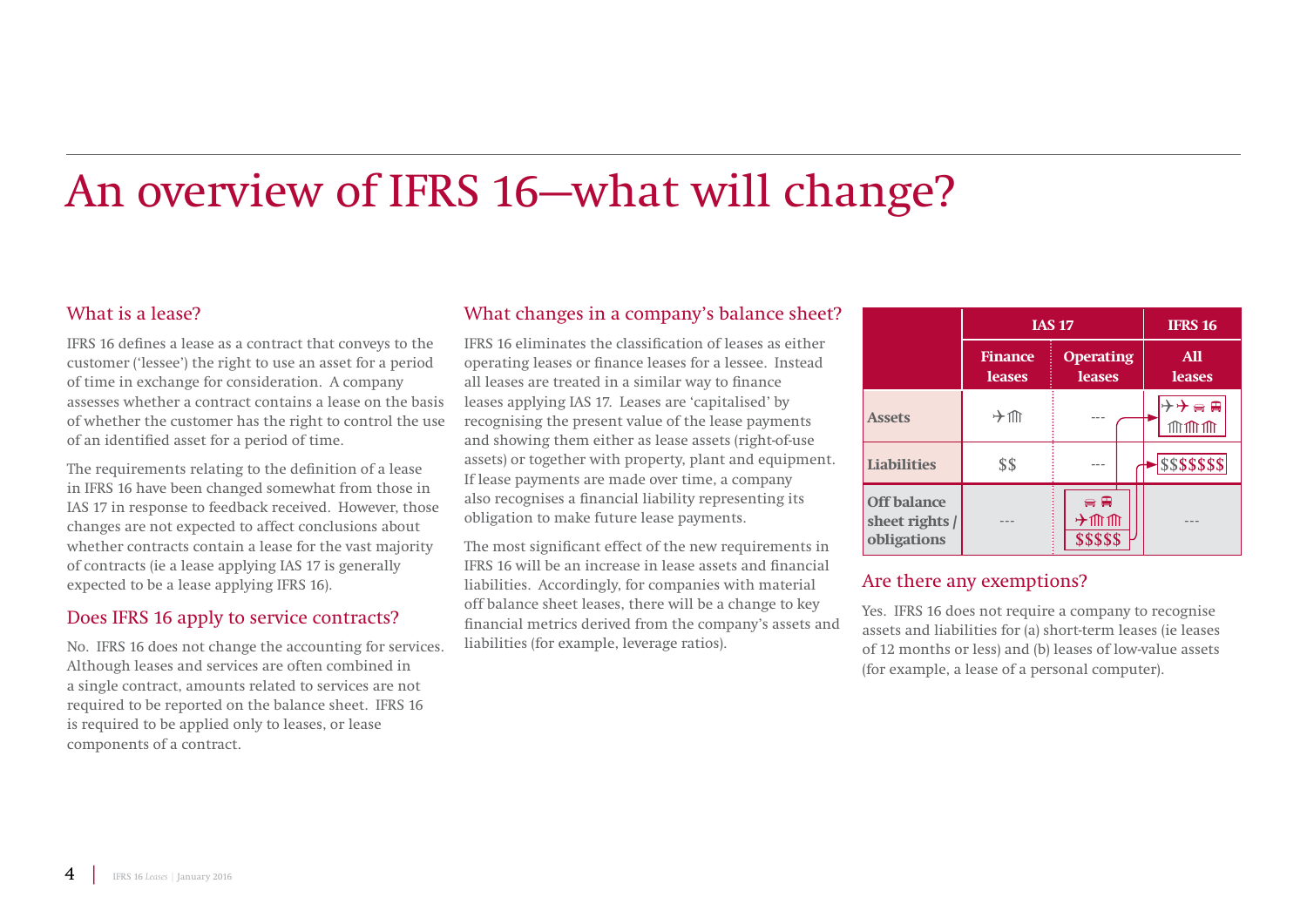## What does IFRS 16 mean for a company's income statement?

For companies with material off balance leases, IFRS 16 changes the nature of expenses related to those leases. IFRS 16 replaces the typical straight-line operating lease expense for those leases applying IAS 17 with a depreciation charge for lease assets (included within operating costs) and an interest expense on lease liabilities (included within finance costs). This change aligns the lease expense treatment for all leases. Although the depreciation charge is typically even, the interest expense reduces over the life of the lease as lease payments are made. This results in a reducing total expense as an individual lease matures. The difference in the expense profile between IFRS 16 and IAS 17 is expected to be insignificant for many companies holding a portfolio of leases that start and end in different reporting periods.

|                                                                    | <b>IAS 17</b>                   |                                   | <b>IFRS 16</b>               |
|--------------------------------------------------------------------|---------------------------------|-----------------------------------|------------------------------|
|                                                                    | <b>Finance</b><br><b>leases</b> | <b>Operating</b><br><b>leases</b> | <b>All</b><br><b>leases</b>  |
| Revenue                                                            | $\mathbf x$                     | X                                 | X                            |
| Operating<br>costs (excluding<br>depreciation and<br>amortisation) |                                 | Single<br>expense                 |                              |
| <b>EBITDA</b>                                                      |                                 |                                   | 介介                           |
| Depreciation<br>and<br>amortisation                                | Depreciation                    |                                   | Depreciation                 |
| <b>Operating</b><br>profit                                         |                                 |                                   | 介                            |
| Finance costs                                                      | Interest                        |                                   | Interest                     |
| <b>Profit before</b><br>tax                                        |                                 |                                   | $\left\langle \right\rangle$ |

### Are there any implications for cash flows?

Changes in accounting requirements do not change amount of cash transferred between the parties to a lease.

Consequently, IFRS 16 will not have any effect on the total amount of cash flows reported. However, IFRS 16 is expected to have an effect on the presentation of cash flows related to former off balance sheet leases.

IFRS 16 is expected to reduce operating cash outflows, with a corresponding increase in financing cash outflows, compared to the amounts reported applying IAS 17. This is because, applying IAS 17, companies presented cash outflows on former off balance sheet leases as operating activities. In contrast, applying IFRS 16, principal repayments on all lease liabilities are included within financing activities. Interest payments can also be included within financing activities applying IFRS.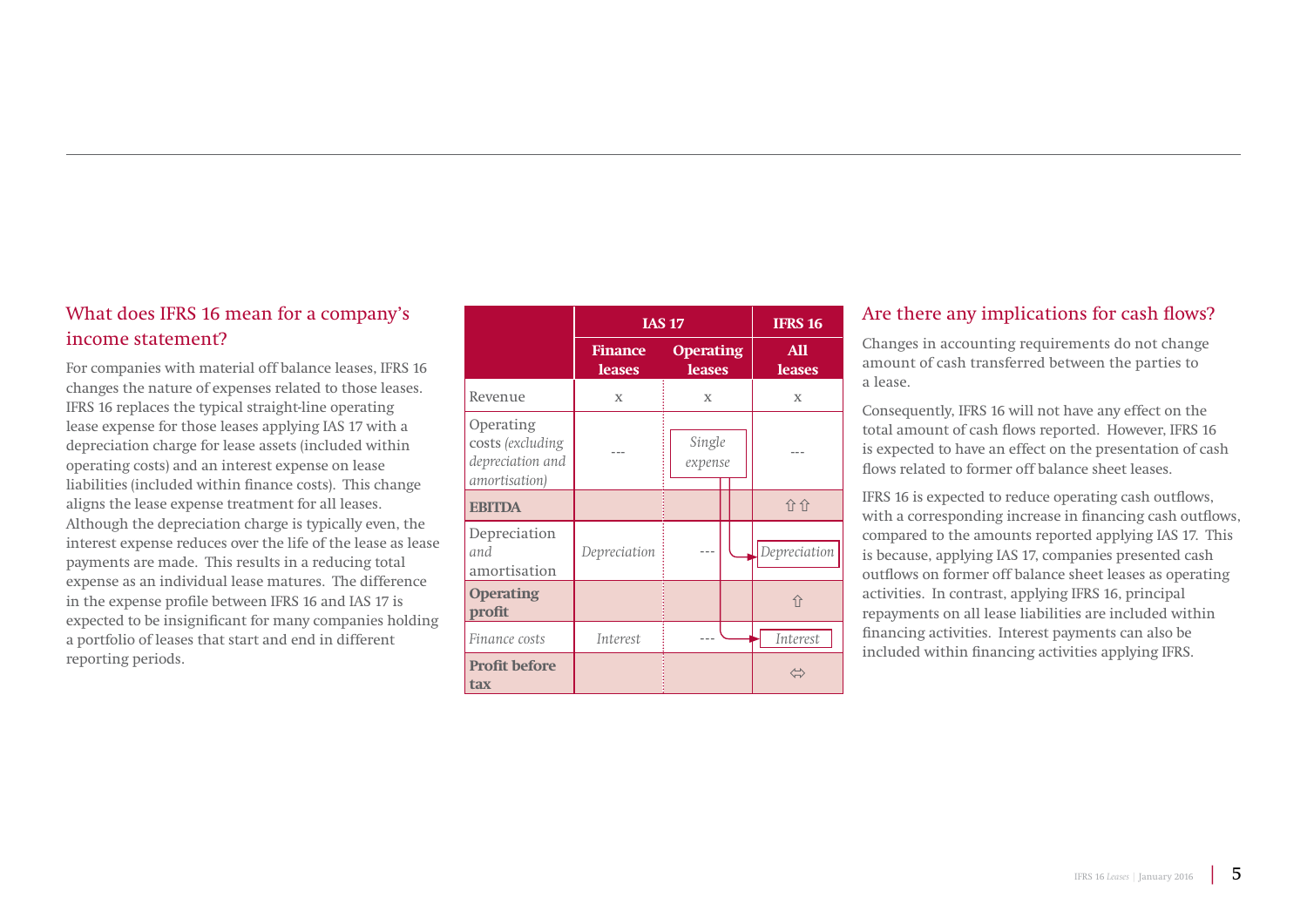# A thorough and measured approach

Off balance sheet lease financing numbers are substantial. IFRS 16 will significantly improve the transparency of information about those off balance sheet leases.

The IASB realised that such a big change in accounting, which will affect many companies, requires careful analysis. Consequently, the IASB spent considerable time ensuring that it understood and carefully considered the views of stakeholders.

As a result, the IASB proceeded cautiously with the project, going well beyond its already extensive due process requirements. It has sought feedback at each stage of the project and considered that feedback when revising the proposed requirements.

Particular efforts have been made to undertake outreach activities that enabled a broad range of views to be heard.

Since 2009, the IASB has undertaken three public consultations on its proposals and held hundreds of meetings, round tables and other outreach activities. This included extensive discussions with preparers (both lessors and lessees) and users of financial statements, regulators, standard-setters and accounting firms worldwide. In addition, the IASB and the FASB established a joint Lease Accounting Working Group to obtain access to additional practical experience and expertise.3

### **Extensive consultation**

- 2009 Discussion Paper
- 2010 Exposure Draft
- 2013 Revised Exposure Draft
- More than 1,700 comment letters received and analysed
- Meetings with the IASB's advisory bodies
- Hundreds of outreach meetings with investors, analysts, preparers, regulators, standard-setters, accounting firms and others. The meetings and workshops with preparers included 40 fieldwork meetings discussing the costs of implementation in detail.
- 15 public round tables<sup>4</sup>

<sup>3</sup> The working group comprised individuals from a variety of backgrounds—preparers and users of financial statements, auditors, subject-matter experts, and others. 4 The IASB and the FASB conducted those meetings with stakeholders jointly.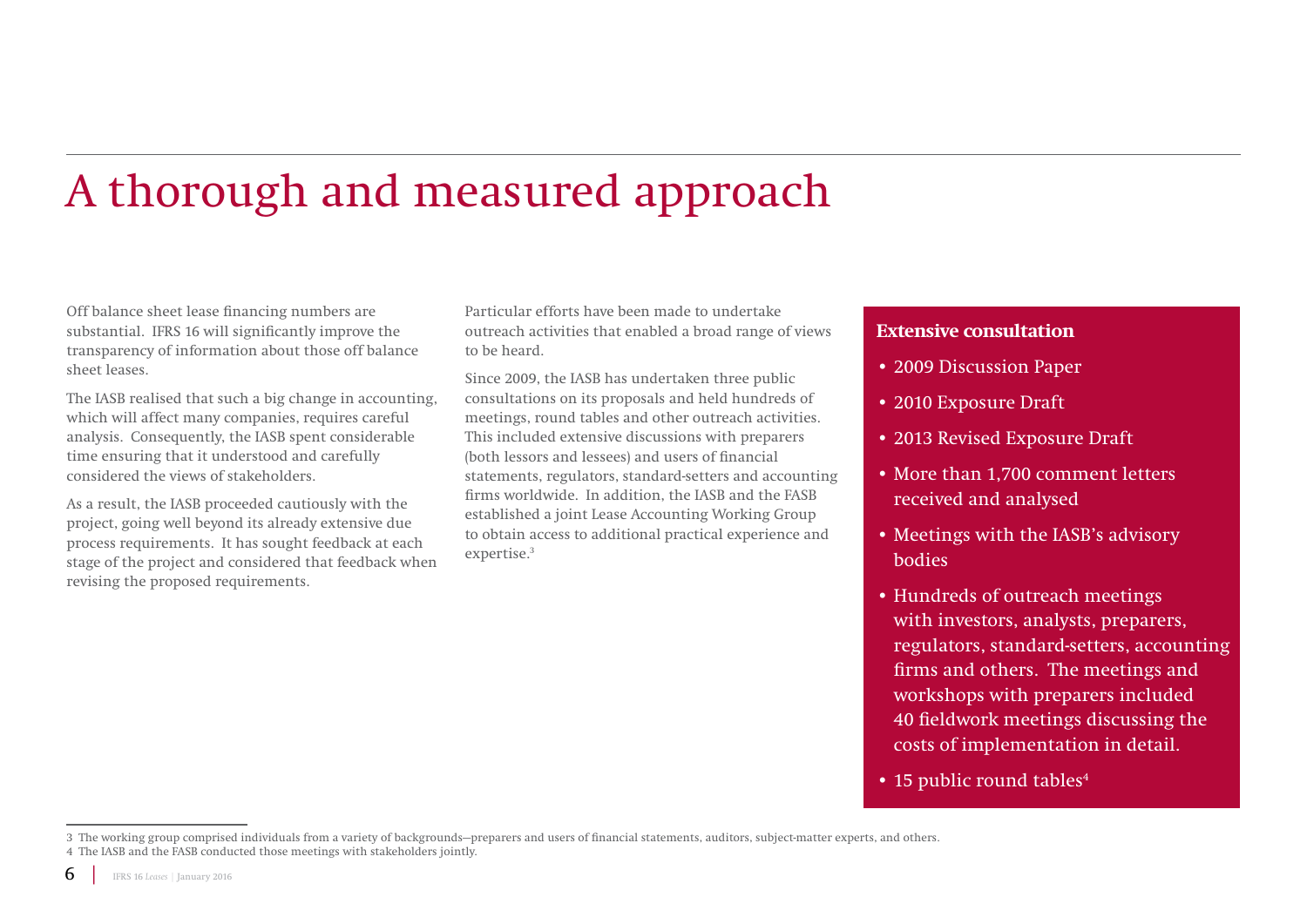## Feedback Statement

The IASB received significant feedback from comment letters and outreach activities on the three due process documents published over the course of the project—a Discussion Paper (published in 2009), an Exposure Draft (published in 2010) and a Revised Exposure Draft (published in 2013).

The feedback demonstrated that many support the main change introduced by IFRS 16—a customer using an asset through a lease recognises assets and liabilities arising from that lease. There was also support to define a lease on the basis of whether a customer controls the use of an asset for a period of time, and to measure lease assets and lease liabilities on a present value basis. These features of IFRS 16 have remained largely unchanged throughout the project. In contrast, feedback received on some other aspects of the project has been mixed. Over the course of the project, many stakeholders expressed concerns about the cost and complexity of applying a new *Leases* Standard. The IASB has taken actions to address those concerns.

The following pages outline the more significant matters raised and how the IASB responded:

- Recognition of assets and liabilities
- Lessee accounting model
- Recognition exemptions
- Definition of a lease
- Separating lease and service components
- Measurement
- Lessee disclosure
- Lessee transition to IFRS 16
- Lessor accounting
- Convergence between IFRS and US GAAP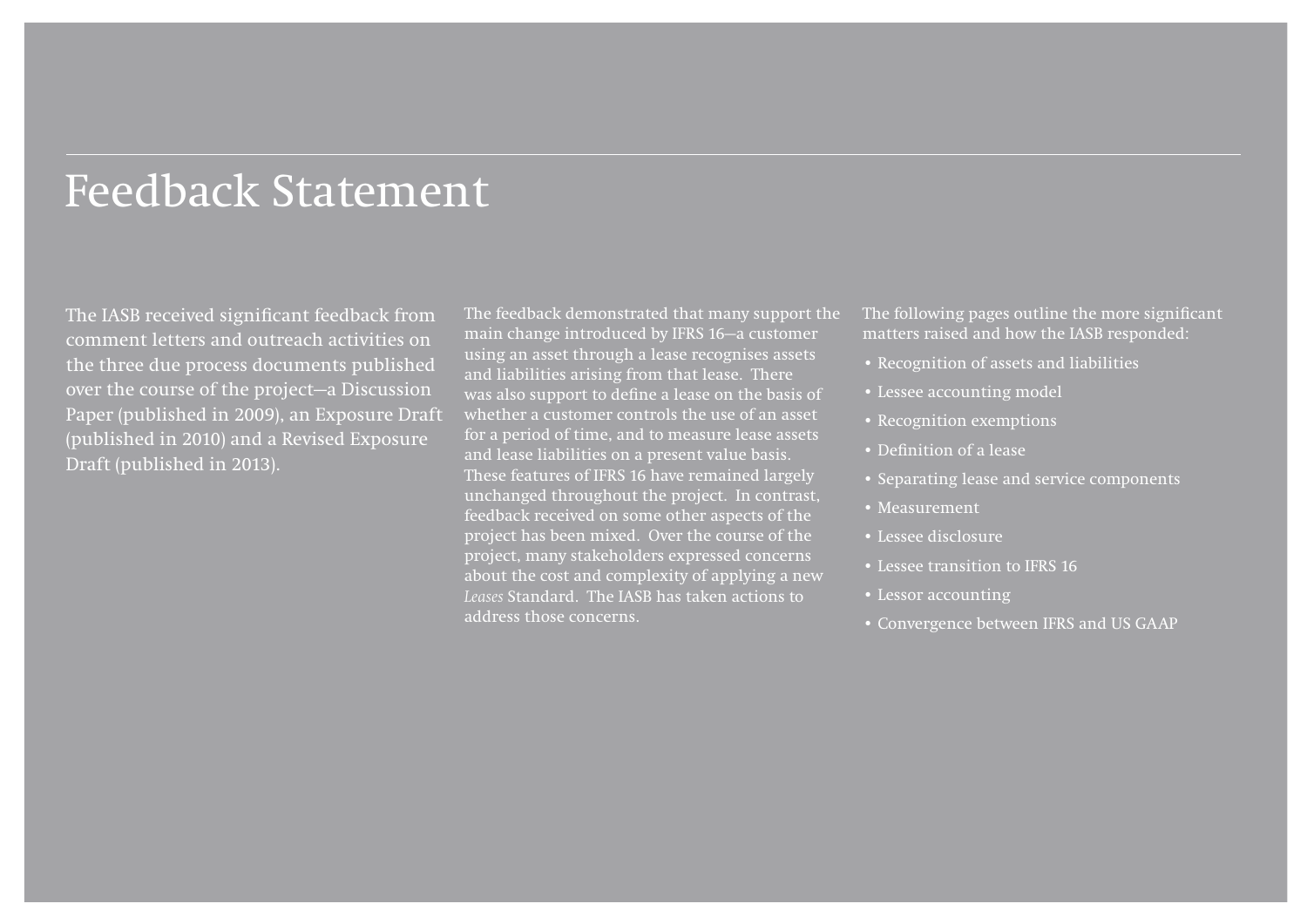## Feedback Statement

| <b>Project proposals</b>                                                                                                                                                                                                                                                    | <b>Feedback</b>                                                                                                                                                                                                                                                                                                                                                                                                                                                                                         | The IASB's response                                                                                                                                                                                                                                                                                                                                                                                                                                                                                                                                                                                                                                                                                                                                                                                                                                                                                                                                                                                                                                                                                                                                                                                                                                                                                                                              |
|-----------------------------------------------------------------------------------------------------------------------------------------------------------------------------------------------------------------------------------------------------------------------------|---------------------------------------------------------------------------------------------------------------------------------------------------------------------------------------------------------------------------------------------------------------------------------------------------------------------------------------------------------------------------------------------------------------------------------------------------------------------------------------------------------|--------------------------------------------------------------------------------------------------------------------------------------------------------------------------------------------------------------------------------------------------------------------------------------------------------------------------------------------------------------------------------------------------------------------------------------------------------------------------------------------------------------------------------------------------------------------------------------------------------------------------------------------------------------------------------------------------------------------------------------------------------------------------------------------------------------------------------------------------------------------------------------------------------------------------------------------------------------------------------------------------------------------------------------------------------------------------------------------------------------------------------------------------------------------------------------------------------------------------------------------------------------------------------------------------------------------------------------------------|
| <b>Recognition of assets and liabilities</b><br>The 2010 and 2013 Exposure Drafts<br>proposed that a lessee would be required to<br>report lease assets and lease liabilities on<br>the balance sheet, initially measured at the<br>present value of future lease payments. | There was general support for the<br>recognition of lease assets and lease liabilities<br>by lessees, particularly from users of financial<br>statements, regulators, standard-setters and<br>accounting firms.<br>Some preparers questioned the benefit of<br>reporting all leases on the balance sheet.<br>Others suggested enhancing disclosures about<br>leases in the notes to the financial statements,<br>without changing the recognition and<br>measurement requirements for leases in IAS 17. | The IASB confirmed its view that leases create rights and obligations that meet<br>the definition of an asset and a liability for a lessee, and that the recognition of<br>lease assets and lease liabilities by a lessee is expected to substantially improve<br>the information provided to users of financial statements.<br>IFRS 16 is expected to:<br>(a) reduce the need (i) for investors and analysts to make adjustments to<br>amounts reported by a lessee and (ii) for lessees to provide 'non-GAAP'<br>information about leases;<br>(b) improve comparability between companies that lease assets and<br>companies that borrow to buy assets; and<br>(c) create a more level playing field in providing transparent information<br>about leases to all market participants.<br>On the basis of feedback received, the IASB concluded that enhancing<br>disclosures only would be insufficient to address identified deficiencies<br>in the lessee accounting requirements in IAS 17. The Capital Markets<br>Advisory Committee, an investor advisory body to the IASB, stated 'while a<br>disclosure-only solution might be acceptable to expert users of financial statements, it<br>would not be helpful to the majority of investors who require financial statements to<br>provide them with clear information from the outset.' |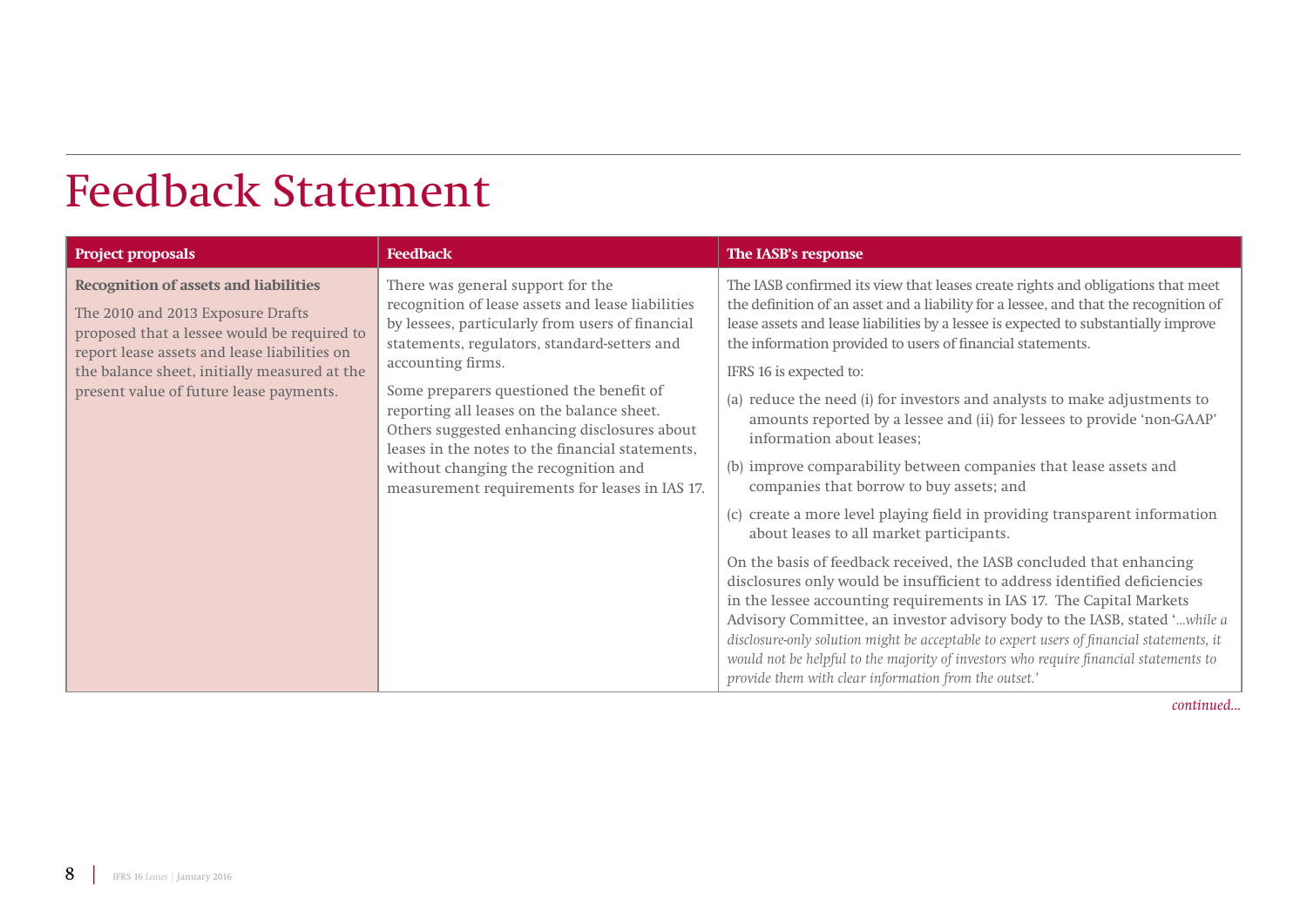| <b>Project proposals</b>                                                                                                                                                                                                                                                                                                                                                                                                                                                                                                                                                                                                                                                                                                                                                                                                                                                                                                                                  | <b>Feedback</b>                                                                                                                                                                                                                                                                                                                                                                                                                                                                                                                                                                                                                                                                                                                                                                                                                                                                                                                                                                                                                                                                                                                                                                                                                                                                                                                                                                                                                                                               | The IASB's response                                                                                                                                                                                                                                                                                                                                                                                                                                                                                                                                                                                                                                                                                                                                                                                                                                                                                                                                                                                                                                                                                                                                                                                                                                                                                                                                                                                                                                                                                                                                                                                                                                                                                                            |
|-----------------------------------------------------------------------------------------------------------------------------------------------------------------------------------------------------------------------------------------------------------------------------------------------------------------------------------------------------------------------------------------------------------------------------------------------------------------------------------------------------------------------------------------------------------------------------------------------------------------------------------------------------------------------------------------------------------------------------------------------------------------------------------------------------------------------------------------------------------------------------------------------------------------------------------------------------------|-------------------------------------------------------------------------------------------------------------------------------------------------------------------------------------------------------------------------------------------------------------------------------------------------------------------------------------------------------------------------------------------------------------------------------------------------------------------------------------------------------------------------------------------------------------------------------------------------------------------------------------------------------------------------------------------------------------------------------------------------------------------------------------------------------------------------------------------------------------------------------------------------------------------------------------------------------------------------------------------------------------------------------------------------------------------------------------------------------------------------------------------------------------------------------------------------------------------------------------------------------------------------------------------------------------------------------------------------------------------------------------------------------------------------------------------------------------------------------|--------------------------------------------------------------------------------------------------------------------------------------------------------------------------------------------------------------------------------------------------------------------------------------------------------------------------------------------------------------------------------------------------------------------------------------------------------------------------------------------------------------------------------------------------------------------------------------------------------------------------------------------------------------------------------------------------------------------------------------------------------------------------------------------------------------------------------------------------------------------------------------------------------------------------------------------------------------------------------------------------------------------------------------------------------------------------------------------------------------------------------------------------------------------------------------------------------------------------------------------------------------------------------------------------------------------------------------------------------------------------------------------------------------------------------------------------------------------------------------------------------------------------------------------------------------------------------------------------------------------------------------------------------------------------------------------------------------------------------|
| <b>Lessee accounting model</b><br>The IASB proposed a single lessee model<br>in the 2009 Discussion Paper and 2010<br>Exposure Draft. Some agreed with that<br>model, while others did not.<br>In response to requests from some to better<br>reflect economic differences between<br>different leases, the IASB proposed a dual<br>model in the 2013 Exposure Draft. That<br>model distinguished between most real<br>estate leases and leases of other assets,<br>and in doing so attempted to identify real<br>economic differences between leases. For<br>most real estate leases (called Type B leases<br>in the 2013 Exposure Draft), a company<br>would recognise a single lease expense in<br>the income statement, recognised on a<br>straight-line basis. For other leases (called<br>Type A leases in the 2013 Exposure Draft),<br>a company would recognise depreciation<br>of lease assets separately from interest on<br>lease liabilities. | Throughout the project, stakeholders expressed<br>differing views on the lessee accounting model-<br>some view all leases as financing transactions;<br>others view almost no leases as financing<br>transactions; for others, the economics are<br>different for different leases.<br>The main feedback received on the 2013 Exposure<br>Draft was that the dual model proposed was<br>too complex-ie both the classification of leases<br>and the accounting for Type B leases would be<br>complex to apply.<br>Some suggested reverting to a single model.<br>Others suggested a dual model that retained the<br>distinction between operating leases and finance<br>leases in IAS 17.<br>Most investors and analysts consulted expressed<br>their view that leases create assets and debt-like<br>liabilities for a lessee. Accordingly, information<br>about interest on lease liabilities presented<br>separately from depreciation of lease assets would<br>be useful for their analyses. The single model<br>provides this information.<br>Some feedback received indicated that it would<br>be difficult to understand why, for some leases<br>(Type B leases), there would be: (a) no depreciation<br>of lease assets reported on the balance sheet<br>and; (b) no interest on lease liabilities (financial<br>liabilities) reported on the balance sheet. Some<br>questioned this accounting because a lessee<br>would measure lease assets as a balancing figure. | The IASB concluded that all leases reported on the balance sheet should<br>be accounted for in the same way. In reaching that conclusion, the IASB<br>considered:<br>(a) the information needed by investors and analysts-a model that separately<br>presents depreciation and interest for all leases reported on the<br>balance sheet provides information that is useful to the broadest<br>range of investors and analysts. This is because most investors and<br>analysts consulted view leases as creating assets and debt-like liabilities.<br>The model is easy to understand-a lessee recognises lease assets and<br>financial liabilities, and corresponding amounts of depreciation<br>and interest.<br>(b) conceptual considerations-all leases result in a lessee obtaining the right<br>to use an asset and, if payments are made over time, also obtaining<br>financing.<br>(c) operational cost and complexity-the cost of accounting for leases applying<br>IFRS 16 is expected to be broadly similar to a model that reports all<br>leases on a lessee's balance sheet but retains the distinction between<br>operating leases and finance leases in IAS 17. This is because the most<br>significant costs for lessees arise from recognising leases in the balance<br>sheet and measuring those leases on a present value basis which is<br>common to both models. IFRS 16 no longer requires a lessee to classify<br>leases as either operating leases or finance leases, which reduces<br>complexity. In addition, a lessee depreciates lease assets in the same<br>way as other fixed assets. Accordingly, a lessee can use existing fixed<br>asset information systems to account for all lease assets. |
|                                                                                                                                                                                                                                                                                                                                                                                                                                                                                                                                                                                                                                                                                                                                                                                                                                                                                                                                                           |                                                                                                                                                                                                                                                                                                                                                                                                                                                                                                                                                                                                                                                                                                                                                                                                                                                                                                                                                                                                                                                                                                                                                                                                                                                                                                                                                                                                                                                                               | continued.                                                                                                                                                                                                                                                                                                                                                                                                                                                                                                                                                                                                                                                                                                                                                                                                                                                                                                                                                                                                                                                                                                                                                                                                                                                                                                                                                                                                                                                                                                                                                                                                                                                                                                                     |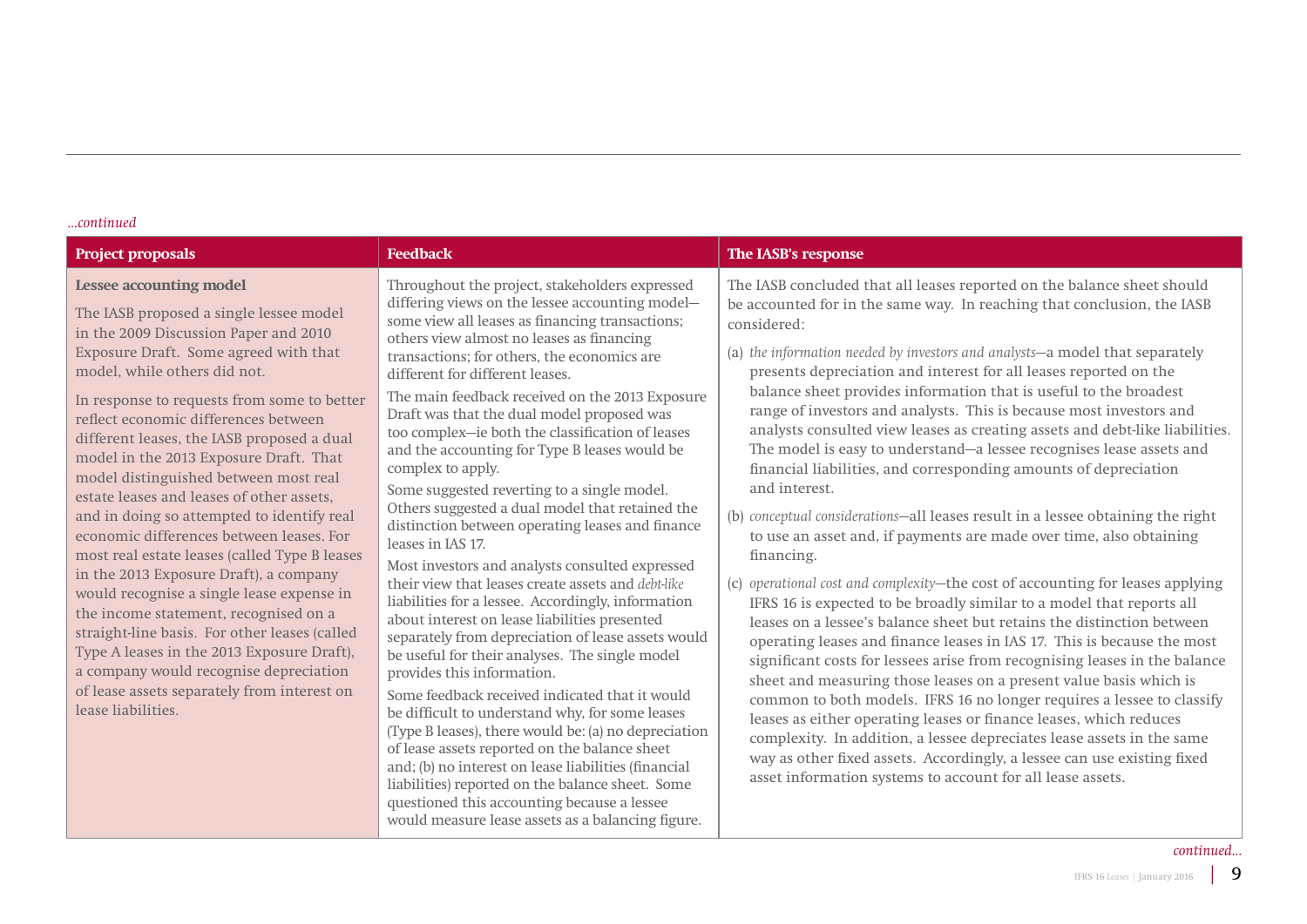| <b>Project proposals</b>                                                                                                                                                                                                                                                                                                                                                                                                                                                                                  | <b>Feedback</b>                                                                                                                                                                                                                                                                                                                                                                                                                                                                                                                                                                                                                                                                        | The IASB's response                                                                                                                                                                                                                                                                                                                                                                                                                                                                                                                                                                                                                                                                                                                                                                                                                                                         |
|-----------------------------------------------------------------------------------------------------------------------------------------------------------------------------------------------------------------------------------------------------------------------------------------------------------------------------------------------------------------------------------------------------------------------------------------------------------------------------------------------------------|----------------------------------------------------------------------------------------------------------------------------------------------------------------------------------------------------------------------------------------------------------------------------------------------------------------------------------------------------------------------------------------------------------------------------------------------------------------------------------------------------------------------------------------------------------------------------------------------------------------------------------------------------------------------------------------|-----------------------------------------------------------------------------------------------------------------------------------------------------------------------------------------------------------------------------------------------------------------------------------------------------------------------------------------------------------------------------------------------------------------------------------------------------------------------------------------------------------------------------------------------------------------------------------------------------------------------------------------------------------------------------------------------------------------------------------------------------------------------------------------------------------------------------------------------------------------------------|
| <b>Recognition exemptions</b><br>The 2010 Exposure Draft proposed that<br>a lessee would recognise all leases in its<br>balance sheet, but proposed a simplified<br>measurement approach for leases with<br>a maximum possible term of 12 months<br>(namely that those leases would be<br>measured on an undiscounted basis).<br>The 2013 Exposure Draft proposed that a<br>lessee would be permitted not to recognise<br>assets and liabilities for leases with a<br>maximum possible term of 12 months. | Many stakeholders expressed concerns about<br>the costs of applying the requirements of IFRS<br>16 to leases that are large in number but low<br>in value. They suggested that such an exercise<br>would require a significant amount of effort<br>with potentially little effect on reported<br>information.<br>Stakeholders generally supported an exemption<br>for leases with a short term. However, many<br>stakeholders thought that an exemption only<br>for leases that have a maximum possible term<br>of 12 months would provide limited cost relief<br>for companies because, in their experience, a<br>lease rarely has a maximum possible term of<br>less than 12 months. | The IASB developed two recognition exemptions in a way that is expected<br>to substantively reduce the costs of application without having any<br>significant effect on the information provided by IFRS 16.<br>The IASB decided to expand the short-term lease exemption to include leases<br>for which it is not 'reasonably certain' that the term will be more than<br>12 months, considering the likelihood of exercise of extension options and<br>termination options. Consequently, a lessee is not required to recognise<br>assets and liabilities for leases with a lease term of 12 months or less.<br>The IASB also developed an exemption for leases of low-value assets (for<br>example, some personal computers). Accordingly, a lessee is not required<br>to recognise assets and liabilities for leases for which the underlying asset<br>is of low value. |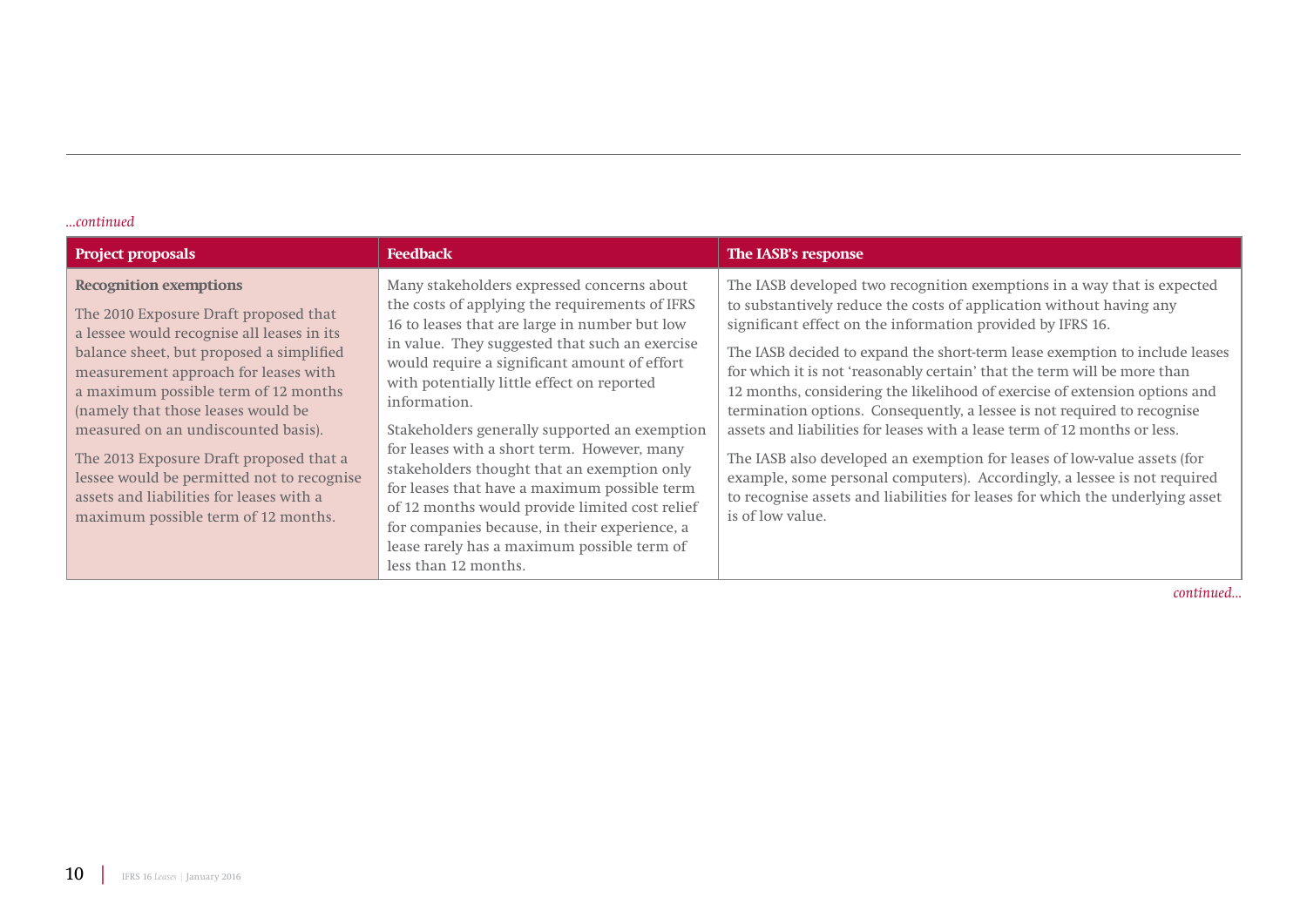| <b>Project proposals</b>                                                                                                                                                                                                                                                                                                                                                                                                                                                                                             | <b>Feedback</b>                                                                                                                                                                                                                                                                                                                                                                                                                                                                                                                                                                                                                                                                                                                                                                                                                                                                                                                                                                                                                                                                                                                                                                                                                                                                                                                                    | The IASB's response                                                                                                                                                                                                                                                                                                                                                                                                                                                                                                                                                                                                                                                                                                                                                                                                                                                                                                                                                                                                                                                                                                                                                                                                                                                                                                                                                                                                                                                                                                                              |
|----------------------------------------------------------------------------------------------------------------------------------------------------------------------------------------------------------------------------------------------------------------------------------------------------------------------------------------------------------------------------------------------------------------------------------------------------------------------------------------------------------------------|----------------------------------------------------------------------------------------------------------------------------------------------------------------------------------------------------------------------------------------------------------------------------------------------------------------------------------------------------------------------------------------------------------------------------------------------------------------------------------------------------------------------------------------------------------------------------------------------------------------------------------------------------------------------------------------------------------------------------------------------------------------------------------------------------------------------------------------------------------------------------------------------------------------------------------------------------------------------------------------------------------------------------------------------------------------------------------------------------------------------------------------------------------------------------------------------------------------------------------------------------------------------------------------------------------------------------------------------------|--------------------------------------------------------------------------------------------------------------------------------------------------------------------------------------------------------------------------------------------------------------------------------------------------------------------------------------------------------------------------------------------------------------------------------------------------------------------------------------------------------------------------------------------------------------------------------------------------------------------------------------------------------------------------------------------------------------------------------------------------------------------------------------------------------------------------------------------------------------------------------------------------------------------------------------------------------------------------------------------------------------------------------------------------------------------------------------------------------------------------------------------------------------------------------------------------------------------------------------------------------------------------------------------------------------------------------------------------------------------------------------------------------------------------------------------------------------------------------------------------------------------------------------------------|
| <b>Definition of a lease</b><br>The 2010 Exposure Draft proposed to retain<br>the definition of a lease in IAS 17 and the<br>accompanying application guidance in<br>IFRIC 4 Determining whether an Arrangement<br>contains a Lease, with only minor changes to<br>the wording.<br>In contrast, the 2013 Exposure Draft<br>proposed to modify the guidance setting<br>out how to apply the definition of a lease.<br>The changes proposed mainly related to<br>the concept of control used within the<br>definition. | Stakeholders generally supported using the<br>concept of control to distinguish between a lease<br>and a service. Most stakeholders also supported<br>the general approach proposed in the 2013<br>Exposure Draft. That approach retained the<br>definition of a lease in IAS 17 but modified the<br>application guidance on control to align it more<br>closely with the guidance in the consolidation<br>and revenue recognition Standards. The<br>approach proposed in the 2013 Exposure Draft<br>addressed the main criticism of the proposals<br>in the 2010 Exposure Draft-ie many had been<br>concerned that the proposals in the 2010<br>Exposure Draft would capture contracts that<br>they viewed to be service contracts.<br>Nonetheless, some stakeholders had concerns<br>about the potential for inconsistent application.<br>In particular, some thought that parts of the<br>proposed guidance were unclear and could lead<br>to different conclusions about whether similar<br>contracts contain leases. Those stakeholders<br>asked that the guidance be clarified to make<br>it easier to understand the IASB's intentions,<br>which would facilitate consistent application of<br>the guidance.<br>A number of stakeholders suggested alternative<br>approaches regarding how to distinguish<br>between a lease and a service. | The IASB took a number of steps to address the feedback on the proposed<br>definition of a lease and has reached the same decisions as the FASB on<br>this topic.<br>The IASB confirmed the general approach to defining a lease that was<br>proposed in the 2013 Exposure Draft (ie a definition based on control of<br>the use of an identified asset). However, the IASB also made a number of<br>clarifications to the accompanying guidance to make its intentions clear and<br>to reduce the risk of inconsistent application. For example, the IASB clarified<br>the guidance on substitution rights, and how a customer can control the<br>use of an asset by directing its use. IFRS 16 also includes various examples to<br>illustrate how to assess whether a contract contains a lease.<br>The IASB considered alternative approaches suggested by some<br>stakeholders, but decided not to adopt those approaches. The IASB<br>concluded that those alternative approaches generally would have made<br>the guidance on the definition more complicated and, more importantly,<br>could have resulted in a company that has control over substantive<br>rights to use assets not reporting those rights of use (and corresponding<br>liabilities) on the balance sheet.<br>For a more detailed description of the guidance proposed in the 2013<br>Exposure Draft, the feedback received and the IASB's response regarding<br>the definition of a lease, please refer to the February 2015 Project Update<br>Definition of a Lease. |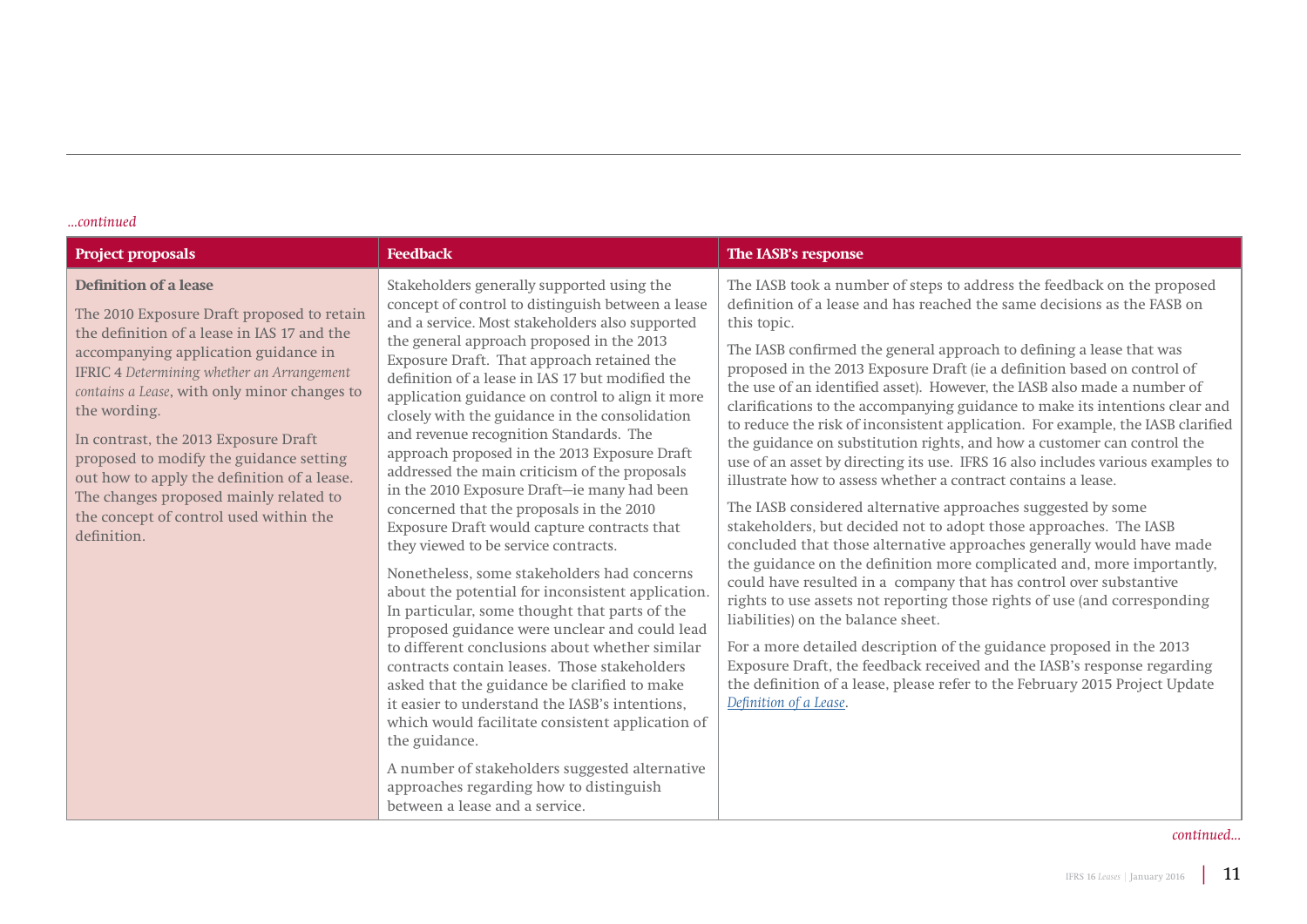| <b>Project proposals</b>                                                                                                                                                                                                                                                                                                                                                                                                                                                                                                                                                                                                                                                                                                                             | <b>Feedback</b>                                                                                                                                                                                                                                                                                                                                                                                                                                                                                                                                                                                                                                                                                                                                                                                                                                                                             | The IASB's response                                                                                                                                                                                                                                                                                                                                                                                                                                                                                                                                                                                                                                                                                                                         |
|------------------------------------------------------------------------------------------------------------------------------------------------------------------------------------------------------------------------------------------------------------------------------------------------------------------------------------------------------------------------------------------------------------------------------------------------------------------------------------------------------------------------------------------------------------------------------------------------------------------------------------------------------------------------------------------------------------------------------------------------------|---------------------------------------------------------------------------------------------------------------------------------------------------------------------------------------------------------------------------------------------------------------------------------------------------------------------------------------------------------------------------------------------------------------------------------------------------------------------------------------------------------------------------------------------------------------------------------------------------------------------------------------------------------------------------------------------------------------------------------------------------------------------------------------------------------------------------------------------------------------------------------------------|---------------------------------------------------------------------------------------------------------------------------------------------------------------------------------------------------------------------------------------------------------------------------------------------------------------------------------------------------------------------------------------------------------------------------------------------------------------------------------------------------------------------------------------------------------------------------------------------------------------------------------------------------------------------------------------------------------------------------------------------|
| Separating lease and service components<br>Contracts often contain both lease and<br>service components (for example, a contract<br>for the lease of a car that also includes<br>servicing and maintenance of the car).<br>The 2013 Exposure Draft proposed that, if<br>there were observable standalone prices for<br>the components, a lessee would separate<br>lease components and service components<br>of a contract and allocate payments to<br>those separate components. The lessee<br>would then apply the lease accounting<br>requirements only to the lease components.<br>If there were no observable standalone<br>prices, a lessee would combine lease and<br>service components and account for them<br>as a single lease component. | Stakeholders generally supported the proposal<br>to separate lease components and service<br>components of a contract, and to apply the<br>lease accounting requirements only to the lease<br>components. However, many stakeholders<br>disagreed that a lessee must have observable<br>standalone prices for those components in<br>order to account for them separately. Many<br>suggested that a lessee should be allowed to<br>use estimates if observable information is<br>not available.<br>In addition, some lessees requested that<br>they be allowed to combine lease and service<br>components, and account for the entire<br>contract as a lease. For some contracts, in<br>particular those with small service components,<br>those lessees indicated that they would prefer<br>to apply the lease accounting requirements to<br>the entire contract for cost-benefit reasons. | IFRS 16 clarifies that a lessee separates lease components and service<br>components of a contract, and applies the lease accounting requirements<br>only to the lease components.<br>To simplify separation, IFRS 16 allows a lessee to use estimates when<br>allocating payments to lease components and service components of a<br>contract, maximising the use of observable information. This aligns the<br>separation requirements more closely with the requirements on allocating<br>the transaction price in revenue contracts in IFRS 15.<br>IFRS 16 also includes an option for a lessee to account for a lease<br>component and related service components of a contract as a lease, instead<br>of separating those components. |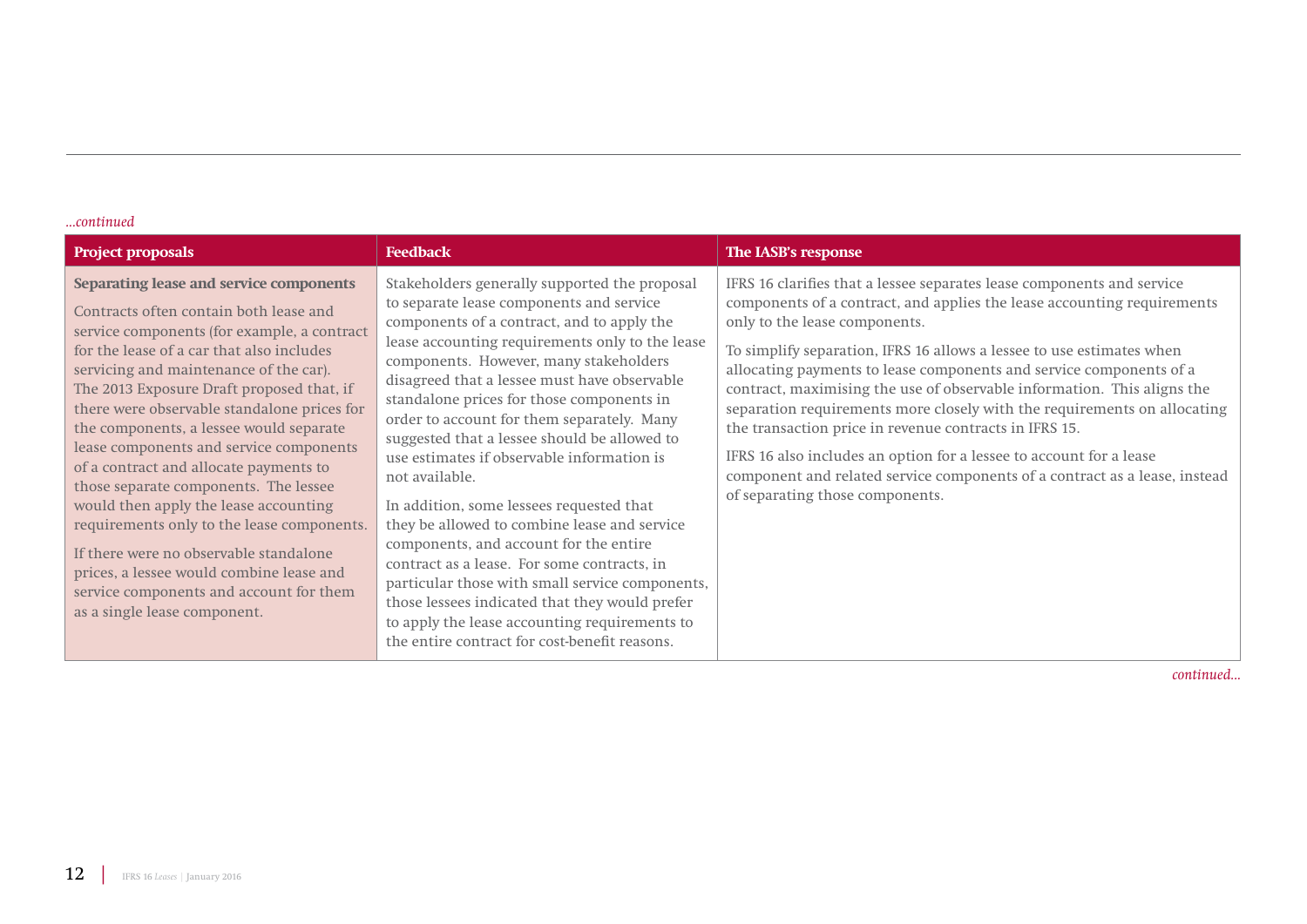| <b>Project proposals</b>                                                                                                                                                                                                                                                                                                                                                                                                                                                                                                                                                                                                                                                                                                                                                                                      | <b>Feedback</b>                                                                                                                                                                                                                                                                                                                                                                                                                                                                                                                                                                                                                                                                                                                                                                                                                                                                                                                                                                                                                                                                                                                                                                                                                                                                                                                           | The IASB's response                                                                                                                                                                                                                                                                                                                                                                                                                                                                                                                                                                                                                                                                                                                                                                                                                                                                                                                                                                                                                                                 |
|---------------------------------------------------------------------------------------------------------------------------------------------------------------------------------------------------------------------------------------------------------------------------------------------------------------------------------------------------------------------------------------------------------------------------------------------------------------------------------------------------------------------------------------------------------------------------------------------------------------------------------------------------------------------------------------------------------------------------------------------------------------------------------------------------------------|-------------------------------------------------------------------------------------------------------------------------------------------------------------------------------------------------------------------------------------------------------------------------------------------------------------------------------------------------------------------------------------------------------------------------------------------------------------------------------------------------------------------------------------------------------------------------------------------------------------------------------------------------------------------------------------------------------------------------------------------------------------------------------------------------------------------------------------------------------------------------------------------------------------------------------------------------------------------------------------------------------------------------------------------------------------------------------------------------------------------------------------------------------------------------------------------------------------------------------------------------------------------------------------------------------------------------------------------|---------------------------------------------------------------------------------------------------------------------------------------------------------------------------------------------------------------------------------------------------------------------------------------------------------------------------------------------------------------------------------------------------------------------------------------------------------------------------------------------------------------------------------------------------------------------------------------------------------------------------------------------------------------------------------------------------------------------------------------------------------------------------------------------------------------------------------------------------------------------------------------------------------------------------------------------------------------------------------------------------------------------------------------------------------------------|
| <b>Measurement</b><br>The 2010 Exposure Draft proposed<br>including all expected variable lease<br>payments in the measurement of lease<br>assets and lease liabilities, and including<br>lease payments payable in optional<br>renewal periods on a 'more likely than not'<br>basis. Those expectations and the related<br>measurement would be reassessed when<br>changes to the amounts recognised<br>were significant.<br>The 2013 Exposure Draft simplified the<br>measurement proposals, limiting the<br>variable lease payments and optional lease<br>payments included in the measurement of<br>lease assets and lease liabilities. The 2013<br>Exposure Draft also proposed that a lessee<br>should regularly reassess the measurement<br>of variable lease payments and optional<br>lease payments. | Many stakeholders disagreed with the proposals<br>in the 2010 Exposure Draft regarding the<br>inclusion of variable lease payments and<br>optional lease payments in the measurement of<br>lease assets and lease liabilities. Most of those<br>stakeholders were concerned about the cost<br>and complexity associated with determining<br>the expected future variable and optional<br>payments. In addition, some stakeholders<br>thought that variable payments linked to future<br>use or sales, and optional payments, did not<br>meet the definition of a liability for the lessee.<br>Stakeholders generally supported the<br>measurement simplifications proposed in<br>the 2013 Exposure Draft-ie the proposals to<br>exclude variable payments linked to future<br>use or sales from the measurement of lease<br>assets and lease liabilities, and to include<br>optional payments only when a lessee would<br>have a significant economic incentive to<br>extend a lease beyond the non-cancellable<br>period. However, some stakeholders continued<br>to be concerned about the costs associated<br>with reassessment, and some questioned<br>how to determine when a lessee would have<br>a significant economic incentive-some<br>suggested, as an alternative, retaining the<br>'reasonably certain' threshold in IAS 17. | The IASB simplified the measurement of lease assets and lease liabilities<br>so that (a) inflation-linked payments are included in the measurement of<br>lease assets and lease liabilities, whereas variable lease payments linked to<br>future use or sales are not; and (b) optional lease payments are included<br>only when the lessee is reasonably certain to extend the lease beyond<br>the non-cancellable period. IFRS 16 also has a simplified measurement<br>approach regarding inflation-linked payments that does not require a<br>lessee to estimate future inflation.<br>In addition, the IASB has simplified the reassessment requirements<br>regarding variable lease payments and optional lease payments:<br>(a) the measurement of inflation-linked payments is reassessed only when<br>cash payments change; and<br>(b) the measurement of optional payments is reassessed only on the<br>occurrence of a significant event or significant circumstance that is<br>within the control of the lessee and that affects the exercise of options. |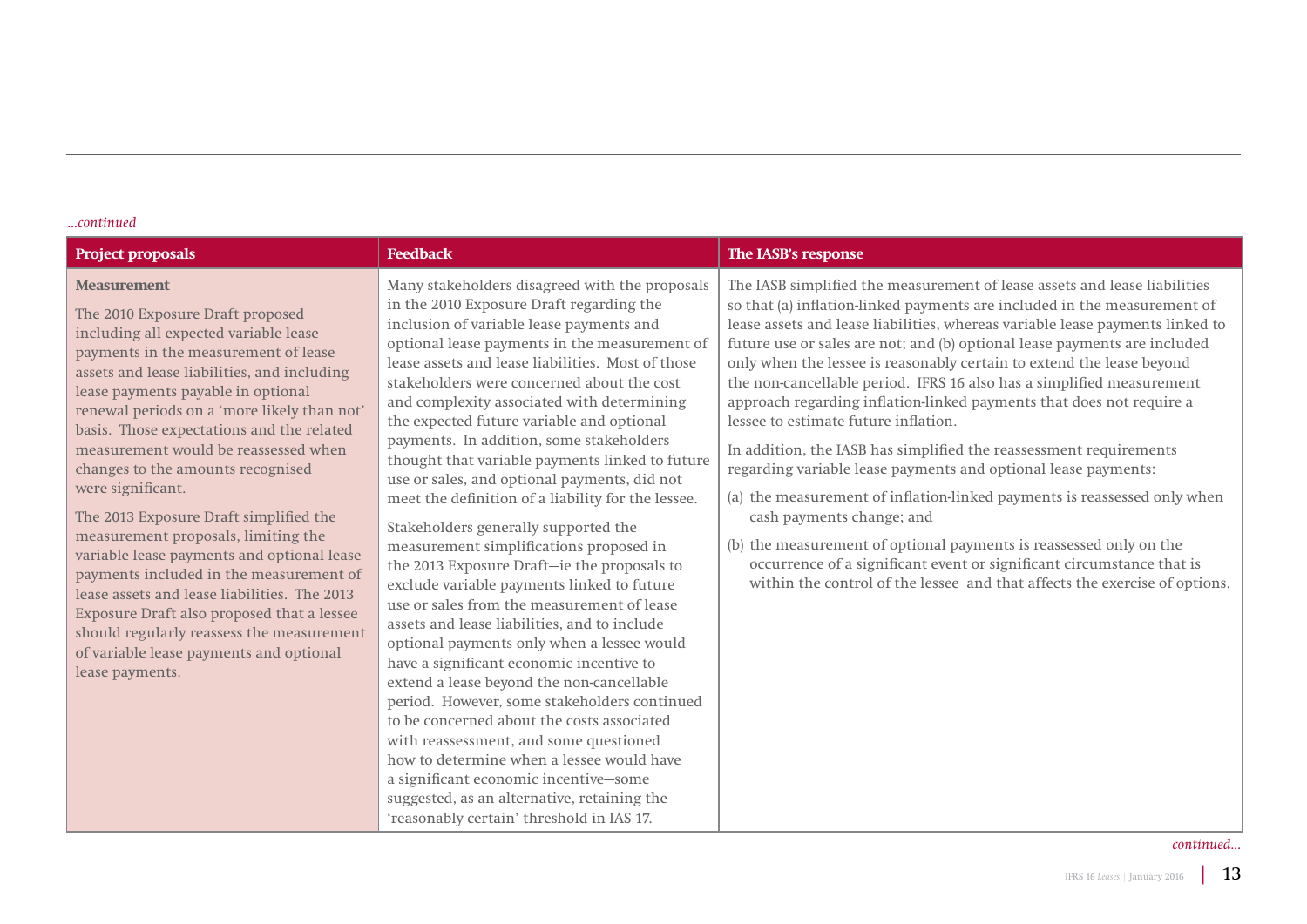| <b>Project proposals</b>                                                                                                                                                                                                                                                                                                                                                                      | <b>Feedback</b>                                                                                                                                                                                                                                                                                                                                                               | The IASB's response                                                                                                                                                                                                                                                                                                                                                                                                                                                                                                                                                                            |
|-----------------------------------------------------------------------------------------------------------------------------------------------------------------------------------------------------------------------------------------------------------------------------------------------------------------------------------------------------------------------------------------------|-------------------------------------------------------------------------------------------------------------------------------------------------------------------------------------------------------------------------------------------------------------------------------------------------------------------------------------------------------------------------------|------------------------------------------------------------------------------------------------------------------------------------------------------------------------------------------------------------------------------------------------------------------------------------------------------------------------------------------------------------------------------------------------------------------------------------------------------------------------------------------------------------------------------------------------------------------------------------------------|
| Lessee disclosure                                                                                                                                                                                                                                                                                                                                                                             | Many lessees had significant concerns about                                                                                                                                                                                                                                                                                                                                   | The IASB decided to change the disclosure requirements in a number                                                                                                                                                                                                                                                                                                                                                                                                                                                                                                                             |
| The 2013 Exposure Draft proposed an                                                                                                                                                                                                                                                                                                                                                           | the costs of complying with the disclosures                                                                                                                                                                                                                                                                                                                                   | of respects so that the information disclosed by a company reflects the                                                                                                                                                                                                                                                                                                                                                                                                                                                                                                                        |
| overall disclosure objective.                                                                                                                                                                                                                                                                                                                                                                 | proposed.                                                                                                                                                                                                                                                                                                                                                                     | significance and complexity of its leasing activities.                                                                                                                                                                                                                                                                                                                                                                                                                                                                                                                                         |
| To achieve that objective, a company                                                                                                                                                                                                                                                                                                                                                          | In contrast, many users of financial statements                                                                                                                                                                                                                                                                                                                               | IFRS 16 includes an overall disclosure objective, and requires a company to                                                                                                                                                                                                                                                                                                                                                                                                                                                                                                                    |
| would disclose qualitative and quantitative                                                                                                                                                                                                                                                                                                                                                   | thought that the detailed disclosure                                                                                                                                                                                                                                                                                                                                          | disclose:                                                                                                                                                                                                                                                                                                                                                                                                                                                                                                                                                                                      |
| information about (a) its leases; (b) the                                                                                                                                                                                                                                                                                                                                                     | requirements proposed would provide useful                                                                                                                                                                                                                                                                                                                                    | (a) information about lease assets (by class of asset being leased), and                                                                                                                                                                                                                                                                                                                                                                                                                                                                                                                       |
| significant judgements made in applying                                                                                                                                                                                                                                                                                                                                                       | information.                                                                                                                                                                                                                                                                                                                                                                  | expenses and cash flows related to leases;                                                                                                                                                                                                                                                                                                                                                                                                                                                                                                                                                     |
| the lease accounting requirements; and (c)<br>the amounts recognised in the financial<br>statements relating to those leases (for<br>example, a reconciliation of opening and<br>closing balances of lease assets and lease<br>liabilities; a maturity analysis of lease<br>liabilities showing the amounts due for<br>each of the first five years, and a total for<br>the remaining years). | Both preparers and users of financial<br>statements were concerned that lengthy<br>detailed disclosure requirements could result in<br>the use of 'boilerplate' statements rather than<br>the provision of useful information.<br>Some users of financial statements observed<br>that the most useful information would often<br>be different for different lease portfolios. | (b) a maturity analysis of lease liabilities; and<br>any additional company-specific information that is relevant to<br>$\left( c\right)$<br>satisfying the disclosure objective, for example information about<br>extension options and termination options, variable lease payments<br>and sale and leaseback transactions. A company will apply judgement<br>in determining whether and what additional information to<br>provide. IFRS 16 also includes some examples illustrating the types of<br>information that a company might provide, depending on its individual<br>circumstances. |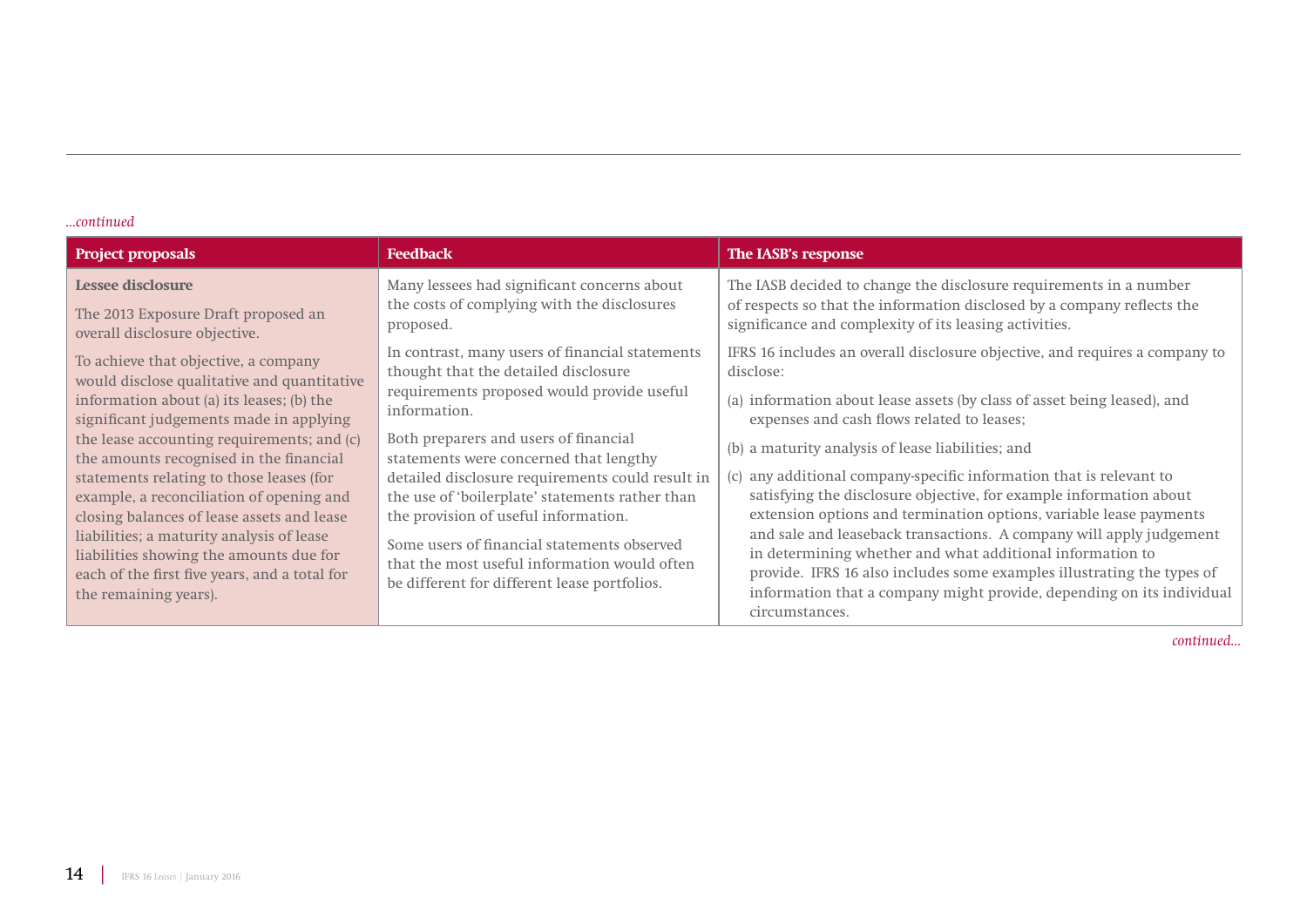| <b>Project proposals</b>                                                                                                                                                                                                                                                                                                                                         | <b>Feedback</b>                                                                                                                                                                                                                                                                                                                                                                                                                                                                                                                                                                        | The IASB's response                                                                                                                                                                                                                                                                                                                                                                                                                                                                                                                                                                                                                                                                                                                                                                                                                                                                                                                                                                                                                                                  |
|------------------------------------------------------------------------------------------------------------------------------------------------------------------------------------------------------------------------------------------------------------------------------------------------------------------------------------------------------------------|----------------------------------------------------------------------------------------------------------------------------------------------------------------------------------------------------------------------------------------------------------------------------------------------------------------------------------------------------------------------------------------------------------------------------------------------------------------------------------------------------------------------------------------------------------------------------------------|----------------------------------------------------------------------------------------------------------------------------------------------------------------------------------------------------------------------------------------------------------------------------------------------------------------------------------------------------------------------------------------------------------------------------------------------------------------------------------------------------------------------------------------------------------------------------------------------------------------------------------------------------------------------------------------------------------------------------------------------------------------------------------------------------------------------------------------------------------------------------------------------------------------------------------------------------------------------------------------------------------------------------------------------------------------------|
| <b>Lessee transition to IFRS 16</b><br>The 2010 and 2013 Exposure Drafts made<br>various proposals regarding transition to<br>the new lease accounting requirements,<br>which included some practical expedients<br>and modifications to a full retrospective<br>transition approach. Those proposals<br>required the restatement of comparative<br>information. | Feedback from preparers indicated that,<br>although helpful, the practical expedients<br>and modifications proposed would mitigate<br>little of the implementation challenge of a full<br>retrospective transition approach.<br>In addition, although users of financial<br>statements find the trend information from<br>restated comparative periods useful, many<br>also acknowledged that the costs of restating<br>comparative information would be significant<br>for many lessees and might not be justified<br>in the light of the volume of leases that some<br>lessees have. | The IASB decided to provide substantive transition relief for companies<br>when first applying IFRS 16.<br>The IASB confirmed that a company can choose to apply IFRS 16 applying a<br>full retrospective approach or a modified retrospective approach. Applying<br>the modified retrospective approach in IFRS 16, on transition a company:<br>(a) is not required to restate comparative information. Instead opening<br>equity is adjusted.<br>(b) can choose, on a lease by lease basis, between two alternative methods<br>of measuring lease assets. A company can either measure lease assets as<br>if IFRS 16 had always been applied or at an amount based on the lease<br>liability.<br>(c) is not required to recognise lease assets and lease liabilities for leases<br>with a lease term ending within 12 months of the date of initially<br>applying IFRS 16.<br>In addition, applying either transition approach, a company is not required<br>to reassess whether existing contracts contain a lease based on the revised<br>definition of a lease. |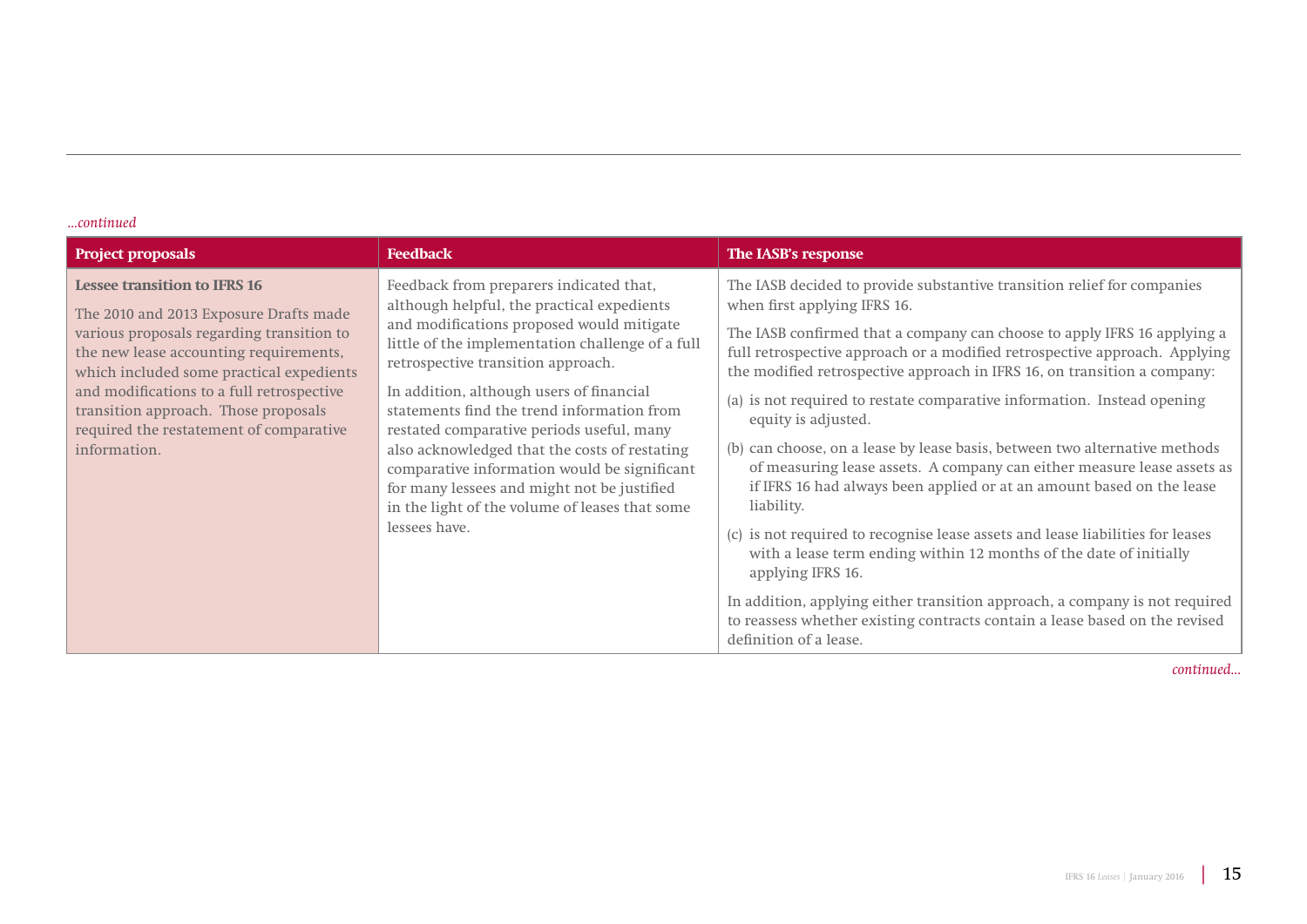| <b>Project proposals</b>                                                                                                                                                                                                                                                                                                                                                                                                                                                                                                                                                                                                                                                                                                                                     | <b>Feedback</b>                                                                                                                                                                                                                                                                                                                                                                                                                                                                                                                                                                                                                                                                                                                                                                                                                                                                                                                                                                                                                                                                                                                                                                                                         | The IASB's response                                                                                                                                                                                                                                                                                                                                                                                                                                                                                                                                                                                                                         |
|--------------------------------------------------------------------------------------------------------------------------------------------------------------------------------------------------------------------------------------------------------------------------------------------------------------------------------------------------------------------------------------------------------------------------------------------------------------------------------------------------------------------------------------------------------------------------------------------------------------------------------------------------------------------------------------------------------------------------------------------------------------|-------------------------------------------------------------------------------------------------------------------------------------------------------------------------------------------------------------------------------------------------------------------------------------------------------------------------------------------------------------------------------------------------------------------------------------------------------------------------------------------------------------------------------------------------------------------------------------------------------------------------------------------------------------------------------------------------------------------------------------------------------------------------------------------------------------------------------------------------------------------------------------------------------------------------------------------------------------------------------------------------------------------------------------------------------------------------------------------------------------------------------------------------------------------------------------------------------------------------|---------------------------------------------------------------------------------------------------------------------------------------------------------------------------------------------------------------------------------------------------------------------------------------------------------------------------------------------------------------------------------------------------------------------------------------------------------------------------------------------------------------------------------------------------------------------------------------------------------------------------------------------|
| <b>Lessor</b> accounting<br>In response to feedback received on the<br>2009 Discussion Paper, the 2010 and 2013<br>Exposure Drafts included proposals to<br>change the lessor accounting requirements<br>in IAS 17.<br>Those proposed changes were more<br>symmetrical with the proposed lessee<br>accounting model than the lessor<br>accounting requirements in IAS 17 because<br>the proposals would have required a lessor<br>to recognise a lease receivable for all (or<br>many) leases. The proposals were also<br>intended to address concerns from some<br>investors and analysts that they receive<br>insufficient information about a lessor's<br>risk exposure, in particular to residual<br>value (asset) risk, when lessors applied<br>IAS 17. | Feedback received, including feedback from<br>many investors and analysts, indicated that<br>the costs of changing lessor accounting would<br>outweigh the benefit of doing so at this time.<br>In particular, stakeholders observed that:<br>(a) the lessor accounting requirements in<br>IAS 17 are well understood and, unlike lessee<br>accounting, are not fundamentally flawed.<br>(b) most users of financial statements do not<br>currently adjust lessors' financial statements<br>for the effects of leases, indicating that the<br>lessor accounting model in IAS 17 already<br>provides users with the information that<br>they need.<br>Although a 'nice to have', most stakeholders<br>indicated that it was not essential to have<br>symmetrical lessee and lessor accounting models.<br>Some stakeholders also acknowledged that<br>their views on lessor accounting had changed<br>over the course of the project-they had<br>originally suggested that the IASB should<br>address lessor accounting at the same time<br>as lessee accounting. However, in response<br>to the 2013 Exposure Draft, they suggested<br>that changes should not be made to lessor<br>accounting for cost-benefit reasons. | The IASB decided to substantially carry forward the lessor accounting<br>requirements in IAS 17.<br>Nonetheless, to address concerns about the lack of information about<br>a lessor's risk exposure, the IASB decided to require a lessor to disclose<br>additional information about its leasing activities, and in particular about<br>its exposure to residual value risk. For example, IFRS 16 requires a lessor to<br>disclose information about (a) assets subject to operating leases separately<br>from owned assets held and used for other purposes by the lessor and<br>(b) how it manages its exposure to residual value risk. |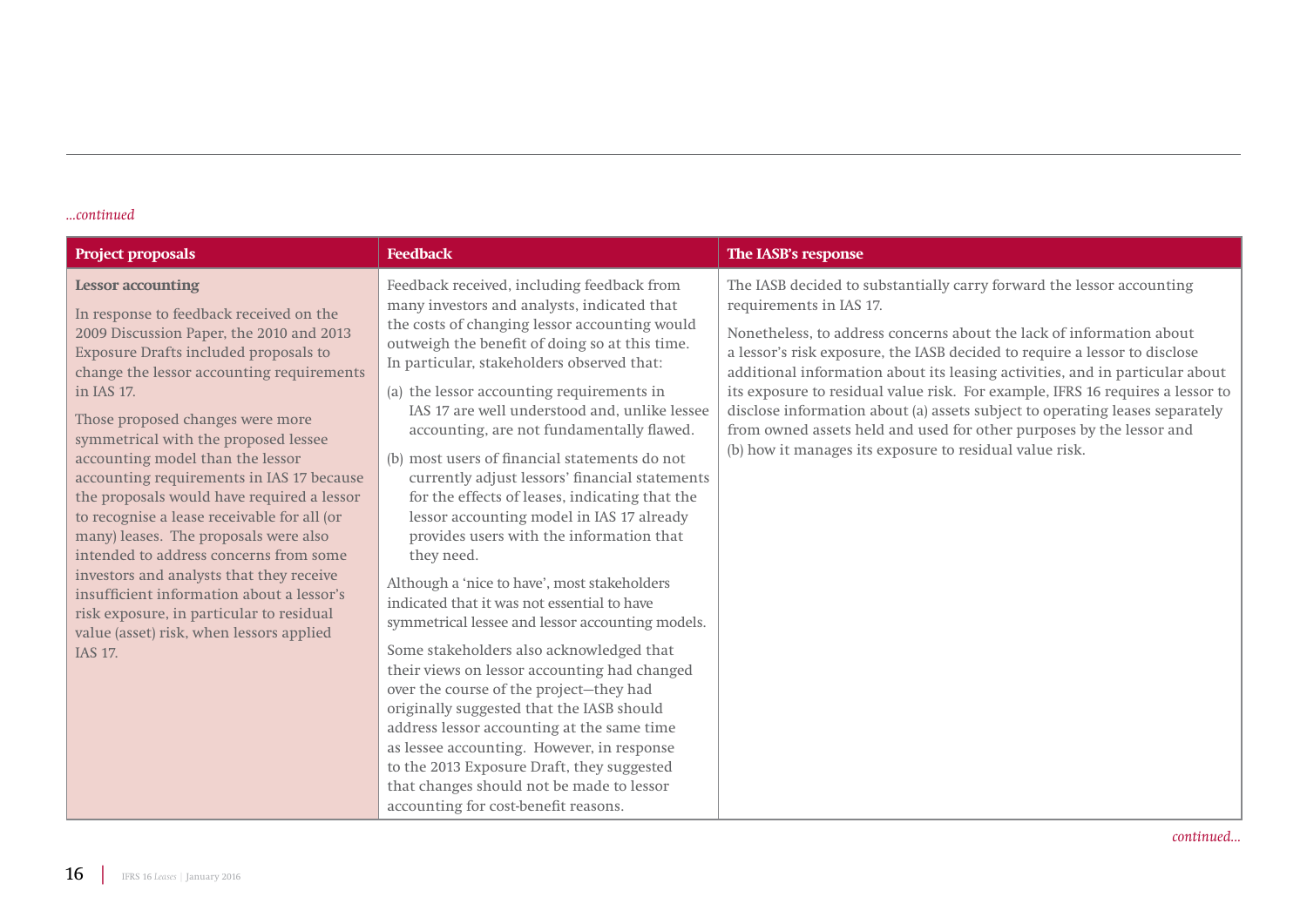| <b>Project proposals</b>                                                                                                                                                                                                                                                                                                                                                                                                               | <b>Feedback</b>                                                                                                                                                                                                                                                                                                                                                                                                                                                                                                                                                                                                                                                                                                                                                                                                                                                                                                                                                                              | The IASB's response                                                                                                                                                                                                                                                                                                                                                                                                                                                                                                                                                                                                                                                                                                                                                                                                                                                                                                                                                                                                                                                                                                                                                                                                                                                                                                                                                                                                                                                                                                                                                                                                                                                                                                                                                            |
|----------------------------------------------------------------------------------------------------------------------------------------------------------------------------------------------------------------------------------------------------------------------------------------------------------------------------------------------------------------------------------------------------------------------------------------|----------------------------------------------------------------------------------------------------------------------------------------------------------------------------------------------------------------------------------------------------------------------------------------------------------------------------------------------------------------------------------------------------------------------------------------------------------------------------------------------------------------------------------------------------------------------------------------------------------------------------------------------------------------------------------------------------------------------------------------------------------------------------------------------------------------------------------------------------------------------------------------------------------------------------------------------------------------------------------------------|--------------------------------------------------------------------------------------------------------------------------------------------------------------------------------------------------------------------------------------------------------------------------------------------------------------------------------------------------------------------------------------------------------------------------------------------------------------------------------------------------------------------------------------------------------------------------------------------------------------------------------------------------------------------------------------------------------------------------------------------------------------------------------------------------------------------------------------------------------------------------------------------------------------------------------------------------------------------------------------------------------------------------------------------------------------------------------------------------------------------------------------------------------------------------------------------------------------------------------------------------------------------------------------------------------------------------------------------------------------------------------------------------------------------------------------------------------------------------------------------------------------------------------------------------------------------------------------------------------------------------------------------------------------------------------------------------------------------------------------------------------------------------------|
| <b>Convergence between IFRS and US GAAP</b><br>Convergence has been a priority for both<br>the IASB and the FASB throughout the<br>leases project. The IASB and the FASB have:<br>(a) deliberated the project jointly;<br>(b) published joint proposals for public<br>consultation (the 2009 Discussion Paper,<br>and the 2010 and 2013 Exposure Drafts);<br>and<br>(c) performed outreach on the project<br>largely on a joint basis. | Many stakeholders agreed with the IASB and<br>the FASB that convergence was important for<br>the leases project. This was because different<br>lease accounting requirements in IFRS and US<br>GAAP could introduce costs for:<br>(a) investors and analysts in understanding and<br>interpreting those differences; and<br>(b) companies that report using both IFRS and<br><b>US GAAP.</b><br>However, some of those stakeholders expressed<br>the view that, although convergence was<br>important, it should not be at all costs. Their<br>preference for fully converged lease accounting<br>requirements was subject to it being what they<br>viewed as a high quality solution.<br>Stakeholders had concerns about the dual<br>accounting model proposed in the 2013<br>Exposure Draft, including the lack of coherency<br>across the primary financial statements for<br>Type B leases (refer to feedback received on<br>the lessee accounting model on page 9 of this<br>document). | The IASB and the FASB reached the same conclusions on many areas of<br>lease accounting. Most importantly, both the IASB and the FASB:<br>(a) require a lessee to recognise assets and liabilities for its leases, initially<br>measured in the same way;<br>(b) have the same requirements and application guidance relating to the<br>definition of a lease; and<br>(c) have substantially carried forward previous lessor accounting<br>requirements.<br>However, there are a few areas for which the IASB and the FASB have not<br>reached the same conclusions. Most notably, because the FASB decided<br>to retain a dual accounting model, different conclusions were reached<br>for former off balance sheet leases with respect to the recognition of<br>lease-related expenses and the reporting of lease-related cash flows. The<br>FASB also decided to require a lessee to report former on and off balance<br>sheet leases in separate line items on the balance sheet, whereas a lessee<br>using IFRS is permitted to make this distinction (or a more relevant one)<br>if considered relevant. The practical effects of these differences are often<br>not expected to be significant in the financial statements of many lessees.<br>These effects are discussed in detail in Section 8-Effects of differences between<br>IFRS and US GAAP of the Effects Analysis on IFRS 16.<br>The IASB reached different conclusions from the FASB only after carefully<br>evaluating the implications of doing so and when, in its view, its<br>conclusions represented a higher-quality solution. The reasons for the<br>IASB's conclusions on the lessee accounting model are discussed in the<br>Lessee accounting model feedback section on page 9 of this document. |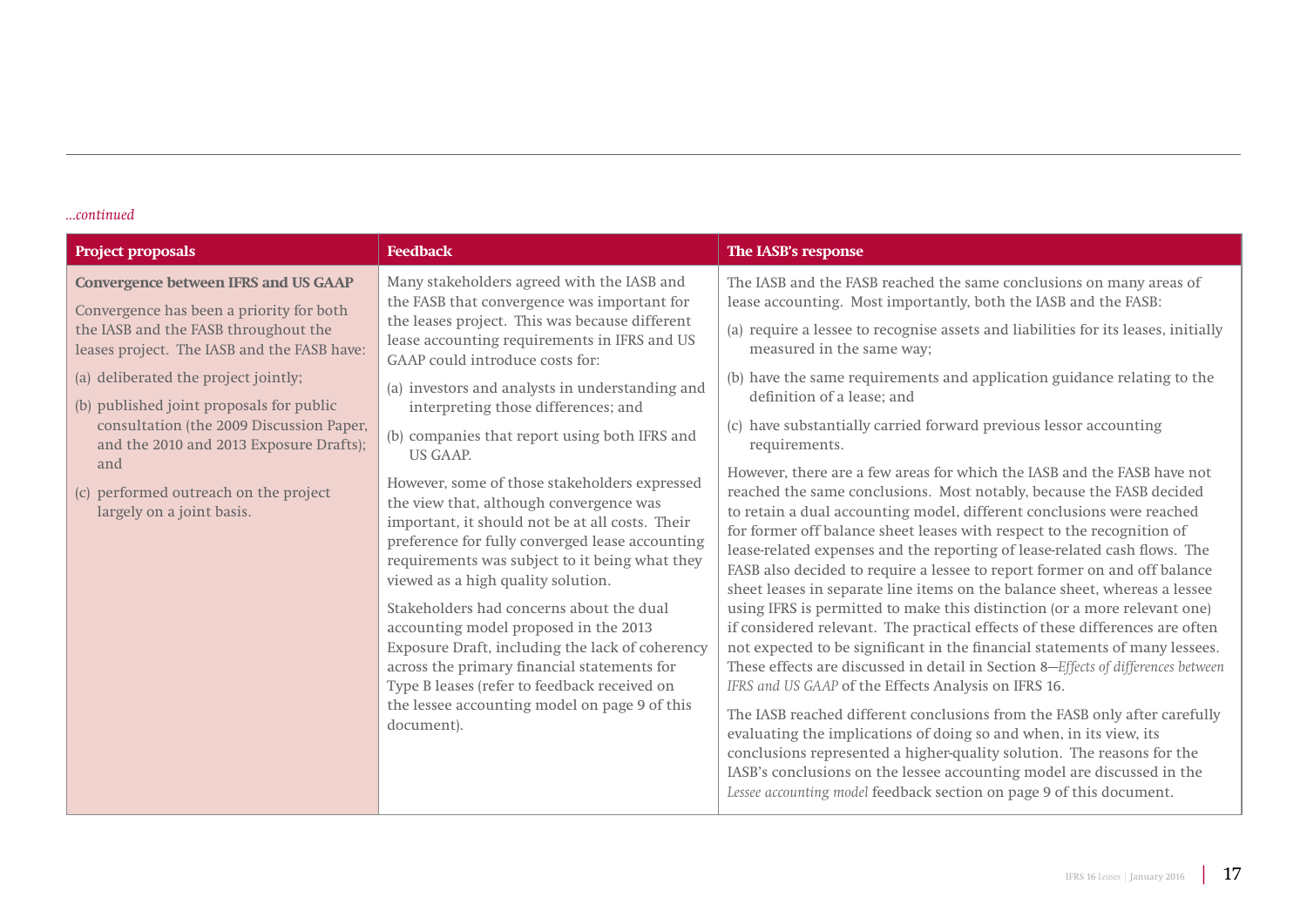# Important information

This Project Summary and Feedback Statement has been compiled by the staff of the IFRS Foundation for the convenience of interested parties. The views within this document are those of the staff who prepared this document and are not the views or the opinions of the IASB and should not be considered authoritative in any way. The content of this Project Summary and Feedback Statement does not constitute any advice.

Official pronouncements of the IASB are available in electronic format to eIFRS subscribers. Publications are available for ordering from our website at www.ifrs.org.

### **Further information**

The Basis for Conclusions on IFRS 16 analyses the considerations of the IASB when developing IFRS 16 including comprehensive analysis of the feedback received on the proposals that preceded the Standard and how the IASB responded to that feedback.

The Effects Analysis on IFRS 16 describes the likely costs and benefits of IFRS 16.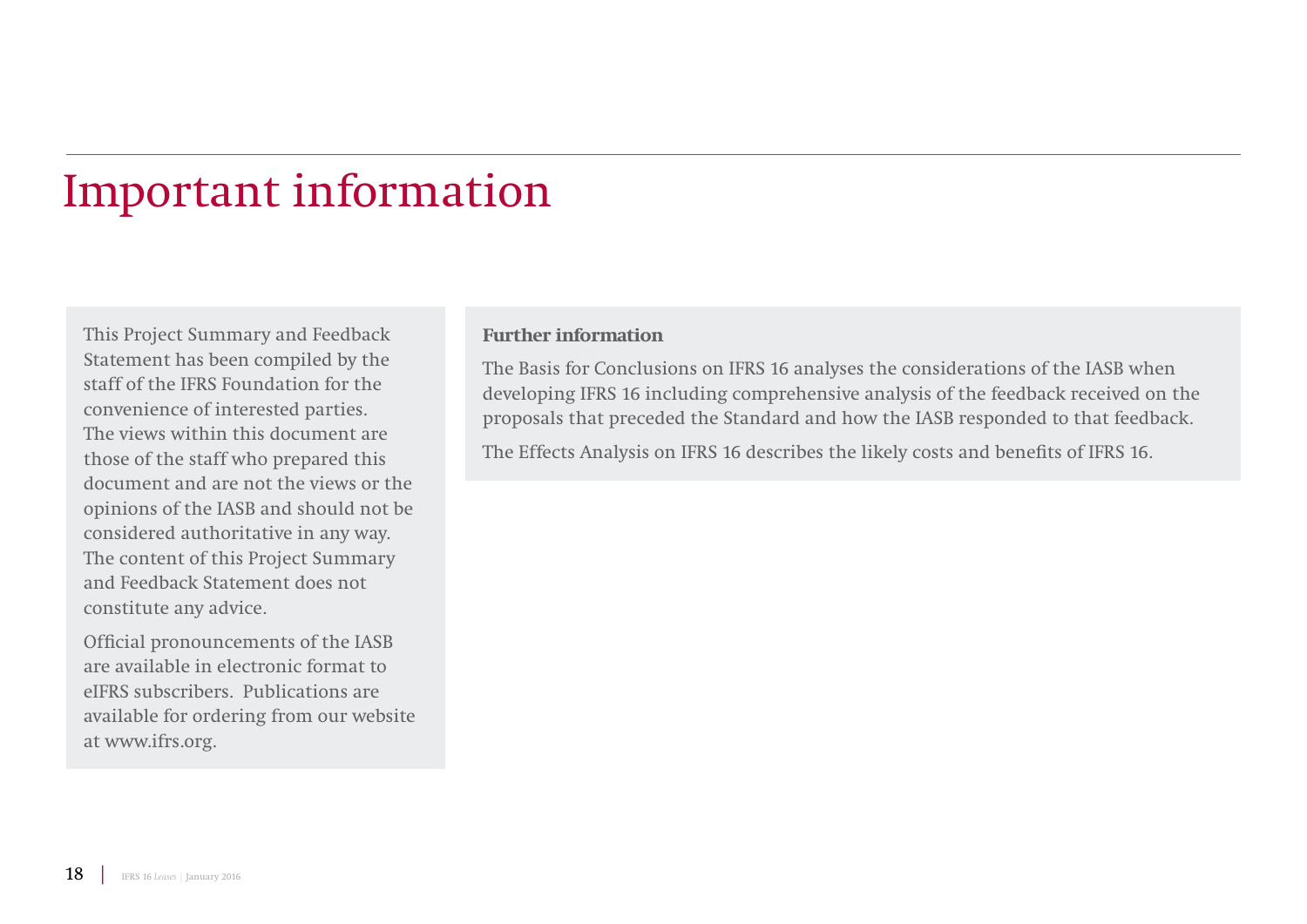## Notes